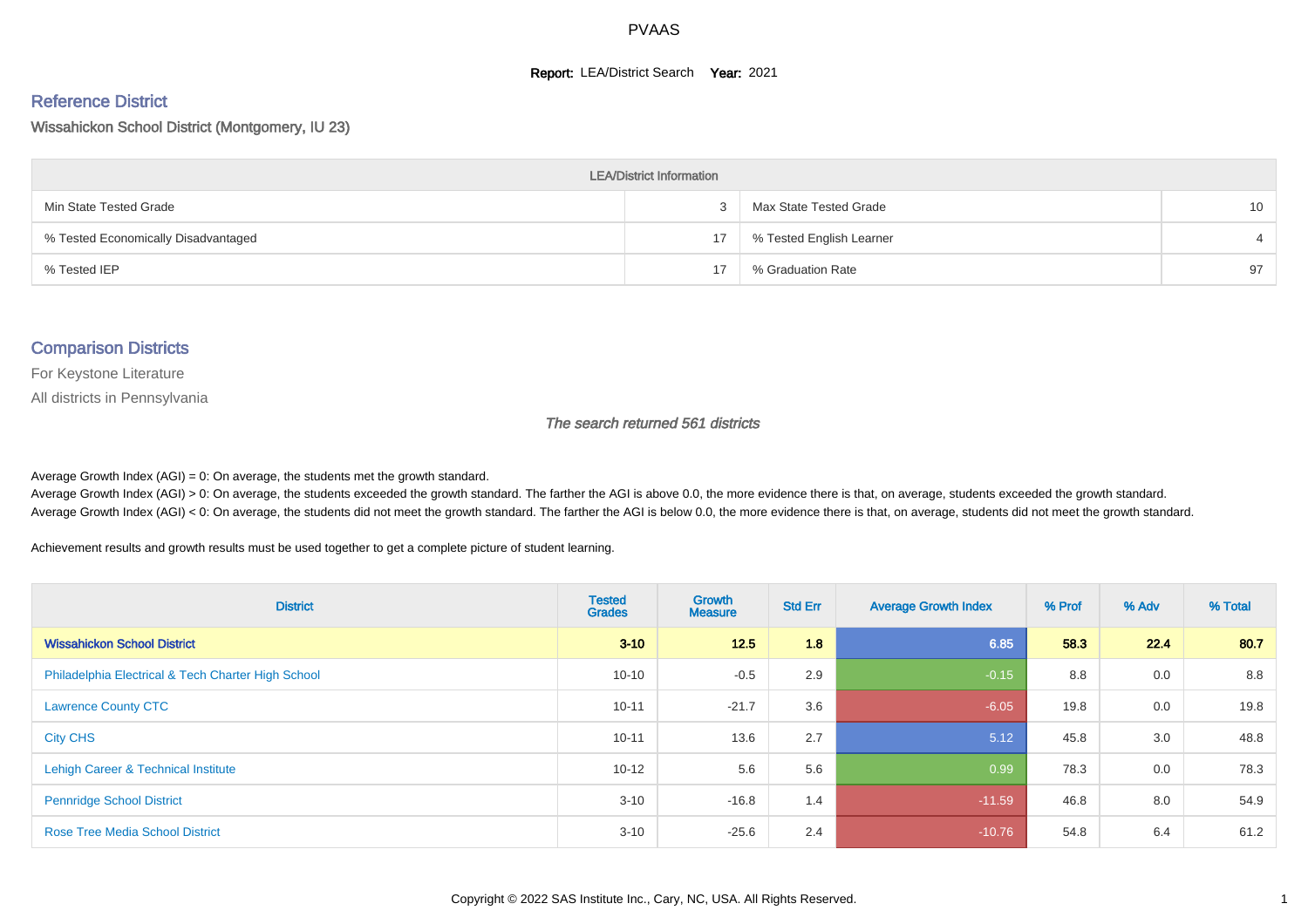| <b>District</b>                                   | <b>Tested</b><br><b>Grades</b> | <b>Growth</b><br><b>Measure</b> | <b>Std Err</b> | <b>Average Growth Index</b> | % Prof | % Adv | % Total |
|---------------------------------------------------|--------------------------------|---------------------------------|----------------|-----------------------------|--------|-------|---------|
| <b>Wissahickon School District</b>                | $3 - 10$                       | $12.5$                          | 1.8            | 6.85                        | 58.3   | 22.4  | 80.7    |
| <b>Shikellamy School District</b>                 | $3 - 10$                       | $-22.3$                         | 2.5            | $-8.92$                     | 33.3   | 6.1   | 39.5    |
| Lackawanna Trail School District                  | $3 - 10$                       | $-21.7$                         | 3.5            | $-6.20$                     | 38.5   | 1.5   | 40.0    |
| <b>Abington School District</b>                   | $3 - 10$                       | $-11.5$                         | 1.9            | $-6.00$                     | 56.2   | 11.6  | 67.8    |
| <b>Avonworth School District</b>                  | $3 - 10$                       | $-12.6$                         | 3.1            | $-4.01$                     | 59.8   | 4.6   | 64.4    |
| <b>Marion Center Area School District</b>         | $3 - 10$                       | $-12.0$                         | 3.1            | $-3.87$                     | 33.7   | 1.1   | 34.8    |
| <b>Clearfield Area School District</b>            | $3 - 10$                       | $-9.4$                          | 2.6            | $-3.56$                     | 43.0   | 3.1   | 46.1    |
| <b>Neshannock Township School District</b>        | $3 - 10$                       | $-9.7$                          | 2.9            | $-3.34$                     | 62.4   | 5.6   | 67.9    |
| Maritime Academy Charter School                   | $3 - 10$                       | $-11.4$                         | 3.5            | $-3.29$                     | 15.2   | 0.0   | 15.2    |
| <b>Carmichaels Area School District</b>           | $3 - 10$                       | $-9.3$                          | 3.3            | $-2.81$                     | 35.1   | 1.4   | 36.5    |
| <b>Propel Charter School-Montour</b>              | $3 - 10$                       | $-10.7$                         | 3.9            | $-2.71$                     | 13.7   | 0.0   | 13.7    |
| <b>Northwest Area School District</b>             | $3 - 10$                       | $-10.0$                         | 3.8            | $-2.59$                     | 34.6   | 7.3   | 41.8    |
| <b>Blue Mountain School District</b>              | $3 - 10$                       | $-5.8$                          | 2.3            | $-2.56$                     | 46.6   | 8.5   | 55.1    |
| <b>Mahanoy Area School District</b>               | $3 - 10$                       | $-9.0$                          | 3.6            | $-2.49$                     | 26.2   | 1.6   | 27.9    |
| <b>Yough School District</b>                      | $3 - 10$                       | $-6.6$                          | 2.7            | $-2.43$                     | 50.8   | 4.0   | 54.8    |
| <b>Chartiers-Houston School District</b>          | $3 - 10$                       | $-8.6$                          | 3.5            | $-2.41$                     | 59.7   | 4.5   | 64.2    |
| Jefferson-Morgan School District                  | $3 - 10$                       | $-9.9$                          | 4.2            | $-2.35$                     | 43.8   | 4.2   | 47.9    |
| South Williamsport Area School District           | $3 - 10$                       | $-5.7$                          | 2.5            | $-2.30$                     | 45.5   | 4.5   | 50.0    |
| <b>Portage Area School District</b>               | $3 - 10$                       | $-8.1$                          | 3.6            | $-2.26$                     | 40.6   | 9.4   | 50.0    |
| <b>West Middlesex Area School District</b>        | $3 - 10$                       | $-8.4$                          | 3.8            | $-2.21$                     | 34.9   | 2.8   | 37.6    |
| <b>Benton Area School District</b>                | $3 - 10$                       | $-9.7$                          | 4.5            | $-2.18$                     | 43.2   | 5.4   | 48.6    |
| <b>Executive Education Academy Charter School</b> | $3 - 10$                       | $-6.5$                          | 3.1            | $-2.08$                     | 23.7   | 2.2   | 25.8    |
| California Area School District                   | $3 - 10$                       | $-7.3$                          | 3.6            | $-2.02$                     | 42.6   | 9.8   | 52.5    |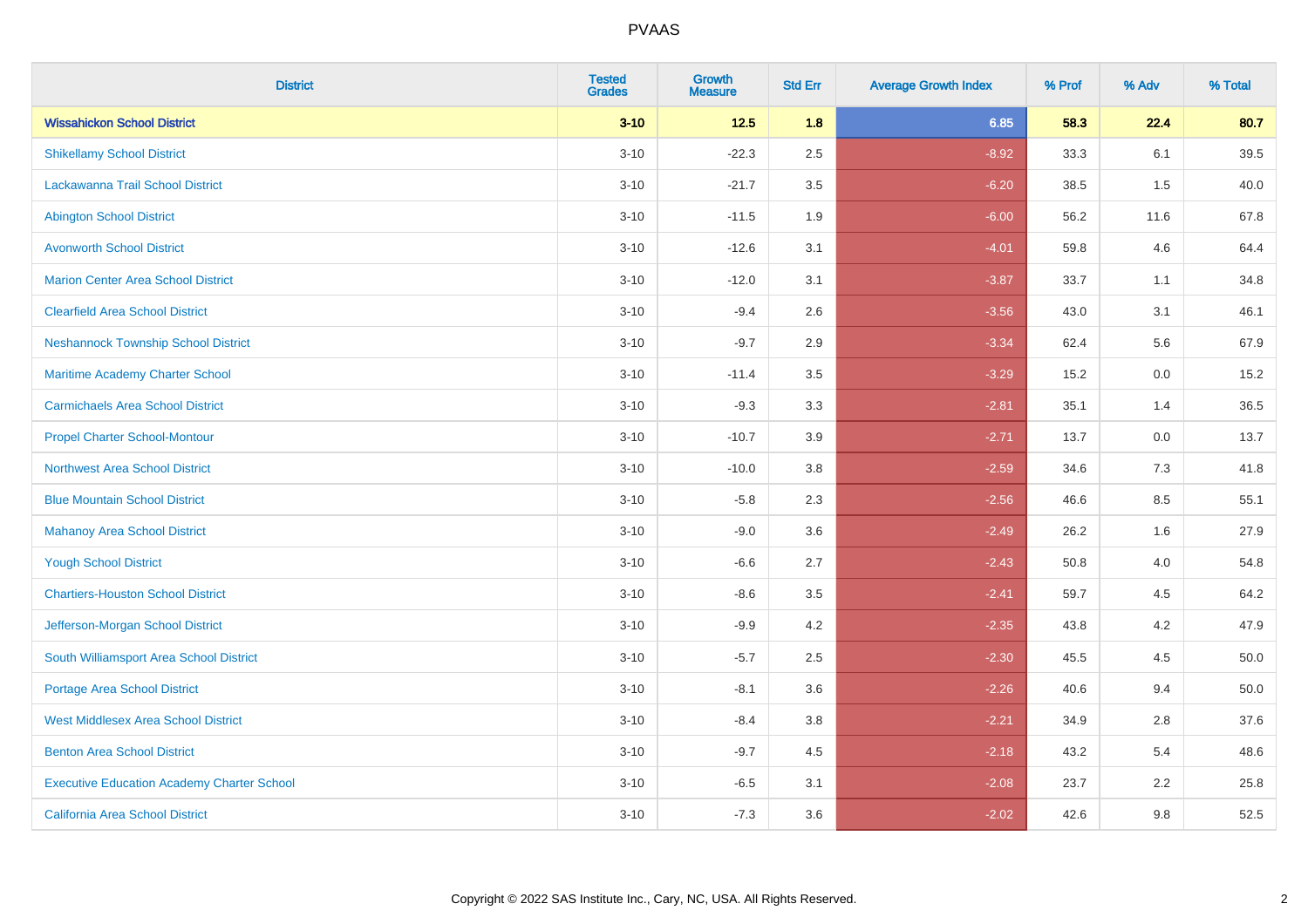| <b>District</b>                               | <b>Tested</b><br><b>Grades</b> | <b>Growth</b><br><b>Measure</b> | <b>Std Err</b> | <b>Average Growth Index</b> | % Prof | % Adv   | % Total |
|-----------------------------------------------|--------------------------------|---------------------------------|----------------|-----------------------------|--------|---------|---------|
| <b>Wissahickon School District</b>            | $3 - 10$                       | $12.5$                          | 1.8            | 6.85                        | 58.3   | 22.4    | 80.7    |
| <b>Moshannon Valley School District</b>       | $3 - 10$                       | $-7.0$                          | 3.4            | $-2.01$                     | 48.5   | 0.0     | 48.5    |
| <b>Mount Union Area School District</b>       | $3 - 10$                       | $-6.1$                          | 3.1            | $-1.97$                     | 32.2   | 3.4     | 35.6    |
| <b>Montrose Area School District</b>          | $3 - 10$                       | $-5.5$                          | 3.0            | $-1.82$                     | 46.7   | 5.4     | 52.2    |
| <b>Tri-Valley School District</b>             | $3 - 10$                       | $-6.4$                          | 4.1            | $-1.57$                     | 37.0   | 4.4     | 41.3    |
| <b>Fort Cherry School District</b>            | $3 - 10$                       | $-5.9$                          | 3.8            | $-1.56$                     | 55.2   | 5.2     | 60.3    |
| <b>MaST Community Charter School</b>          | $3 - 10$                       | $-4.1$                          | 2.7            | $-1.52$                     | 44.0   | 9.5     | 53.4    |
| <b>Ferndale Area School District</b>          | $3 - 10$                       | $-5.8$                          | 4.3            | $-1.33$                     | 40.0   | 0.0     | 40.0    |
| <b>Cambria Heights School District</b>        | $3 - 10$                       | $-4.1$                          | 3.1            | $-1.32$                     | 51.0   | 6.0     | 57.0    |
| <b>Troy Area School District</b>              | $3 - 10$                       | $-4.3$                          | 3.4            | $-1.26$                     | 43.2   | 5.7     | 48.9    |
| <b>Kane Area School District</b>              | $3 - 10$                       | $-3.7$                          | 3.2            | $-1.17$                     | 39.5   | 9.9     | 49.4    |
| <b>Antietam School District</b>               | $3 - 10$                       | $-4.3$                          | 3.8            | $-1.13$                     | 36.4   | 5.4     | 41.8    |
| <b>Valley Grove School District</b>           | $3 - 10$                       | $-3.7$                          | 3.7            | $-1.01$                     | 51.2   | 6.1     | 57.3    |
| <b>Sullivan County School District</b>        | $3 - 10$                       | $-4.0$                          | 4.4            | $-0.90$                     | 66.7   | 2.6     | 69.2    |
| <b>Northeast Bradford School District</b>     | $3 - 10$                       | $-3.1$                          | 4.0            | $-0.78$                     | 33.9   | 3.4     | 37.3    |
| <b>Mid Valley School District</b>             | $3 - 10$                       | $-1.7$                          | 3.0            | $-0.55$                     | 45.1   | $7.8\,$ | 52.9    |
| <b>Wyoming Area School District</b>           | $3 - 10$                       | $-1.3$                          | 2.6            | $-0.50$                     | 53.8   | 10.8    | 64.6    |
| <b>Bellwood-Antis School District</b>         | $3 - 10$                       | $-1.2$                          | 3.2            | $-0.39$                     | 55.1   | 10.1    | 65.2    |
| <b>Glendale School District</b>               | $3 - 10$                       | $-0.9$                          | 3.7            | $-0.24$                     | 50.0   | 5.4     | 55.4    |
| <b>Reynolds School District</b>               | $3 - 10$                       | 0.5                             | 3.4            | 0.16                        | 52.1   | 7.0     | 59.2    |
| <b>Bloomsburg Area School District</b>        | $3 - 10$                       | 0.7                             | 3.0            | 0.23                        | 55.9   | 11.8    | 67.6    |
| <b>Mastery Charter School - Thomas Campus</b> | $3 - 10$                       | 2.1                             | 6.2            | 0.33                        | 28.6   | 0.0     | 28.6    |
| <b>Wallingford-Swarthmore School District</b> | $3 - 10$                       | 0.9                             | 2.4            | 0.38                        | 64.4   | 22.7    | 87.1    |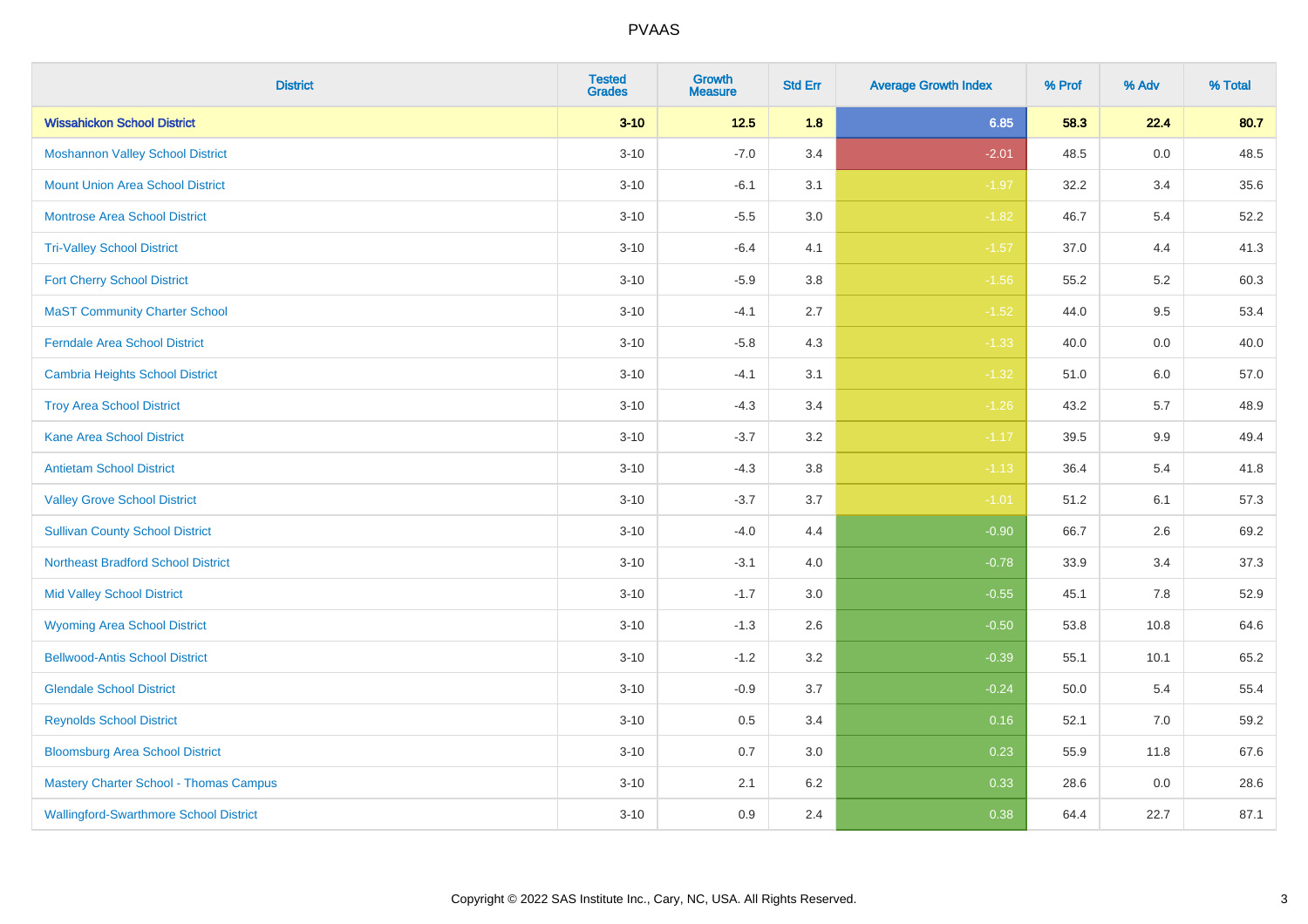| <b>District</b>                                    | <b>Tested</b><br><b>Grades</b> | <b>Growth</b><br><b>Measure</b> | <b>Std Err</b> | <b>Average Growth Index</b> | % Prof | % Adv | % Total |
|----------------------------------------------------|--------------------------------|---------------------------------|----------------|-----------------------------|--------|-------|---------|
| <b>Wissahickon School District</b>                 | $3 - 10$                       | $12.5$                          | 1.8            | 6.85                        | 58.3   | 22.4  | 80.7    |
| Harmony Area School District                       | $3 - 10$                       | 4.5                             | 6.3            | 0.72                        | 33.3   | 13.3  | 46.7    |
| Southeastern Greene School District                | $3 - 10$                       | 3.3                             | 4.6            | 0.72                        | 57.6   | 6.1   | 63.6    |
| <b>Shanksville-Stonycreek School District</b>      | $3 - 10$                       | 7.0                             | 5.9            | 1.20                        | 64.7   | 17.6  | 82.4    |
| <b>MaST Community Charter School II</b>            | $3 - 10$                       | 4.4                             | 3.2            | 1.37                        | 28.4   | 3.4   | 31.8    |
| <b>South Butler County School District</b>         | $3 - 10$                       | 3.9                             | 2.5            | 1.54                        | 53.1   | 16.6  | 69.7    |
| Allegheny-Clarion Valley School District           | $3 - 10$                       | 7.8                             | 4.7            | 1.65                        | 53.3   | 3.3   | 56.7    |
| <b>Sto-Rox School District</b>                     | $3 - 10$                       | 6.6                             | 3.7            | 1.80                        | 13.4   | 0.0   | 13.4    |
| <b>Monessen City School District</b>               | $3 - 10$                       | 8.3                             | 4.5            | 1.85                        | 42.9   | 2.9   | 45.7    |
| <b>Beaver Area School District</b>                 | $3 - 10$                       | 4.7                             | 2.4            | 1.94                        | 57.4   | 16.8  | 74.2    |
| <b>Central Valley School District</b>              | $3 - 10$                       | 4.8                             | 2.4            | 1.98                        | 56.9   | 9.0   | 65.9    |
| <b>Muhlenberg School District</b>                  | $3 - 10$                       | 4.0                             | 1.9            | 2.10                        | 34.2   | 2.6   | 36.8    |
| Carbondale Area School District                    | $3 - 10$                       | 7.4                             | 3.3            | 2.25                        | 56.6   | 2.6   | 59.2    |
| <b>Collegium Charter School</b>                    | $3 - 10$                       | 5.9                             | 2.5            | 2.33                        | 38.1   | 7.9   | 46.0    |
| <b>Belmont Charter School</b>                      | $3 - 10$                       | 16.0                            | 6.5            | 2.45                        | 64.3   | 0.0   | 64.3    |
| <b>Bethlehem-Center School District</b>            | $3 - 10$                       | 8.1                             | 3.3            | 2.46                        | 35.1   | 1.4   | 36.5    |
| <b>Mars Area School District</b>                   | $3 - 10$                       | 5.7                             | 2.1            | 2.75                        | 57.9   | 18.2  | 76.1    |
| <b>Freeport Area School District</b>               | $3 - 10$                       | 9.7                             | 2.5            | 3.91                        | 57.5   | 17.8  | 75.3    |
| <b>Centennial School District</b>                  | $3 - 10$                       | 7.1                             | 1.7            | 4.29                        | 50.1   | 8.7   | 58.9    |
| <b>Commonwealth Charter Academy Charter School</b> | $3 - 10$                       | 9.1                             | 1.9            | 4.90                        | 47.2   | 9.1   | 56.3    |
| <b>Fleetwood Area School District</b>              | $3 - 10$                       | 12.2                            | 2.2            | 5.68                        | 53.5   | 11.6  | 65.2    |
| <b>Avon Grove School District</b>                  | $3 - 10$                       | 10.0                            | 1.6            | 6.26                        | 56.3   | 18.6  | 74.9    |
| <b>Derry Township School District</b>              | $3 - 10$                       | 12.8                            | 2.0            | 6.39                        | 54.8   | 25.8  | 80.6    |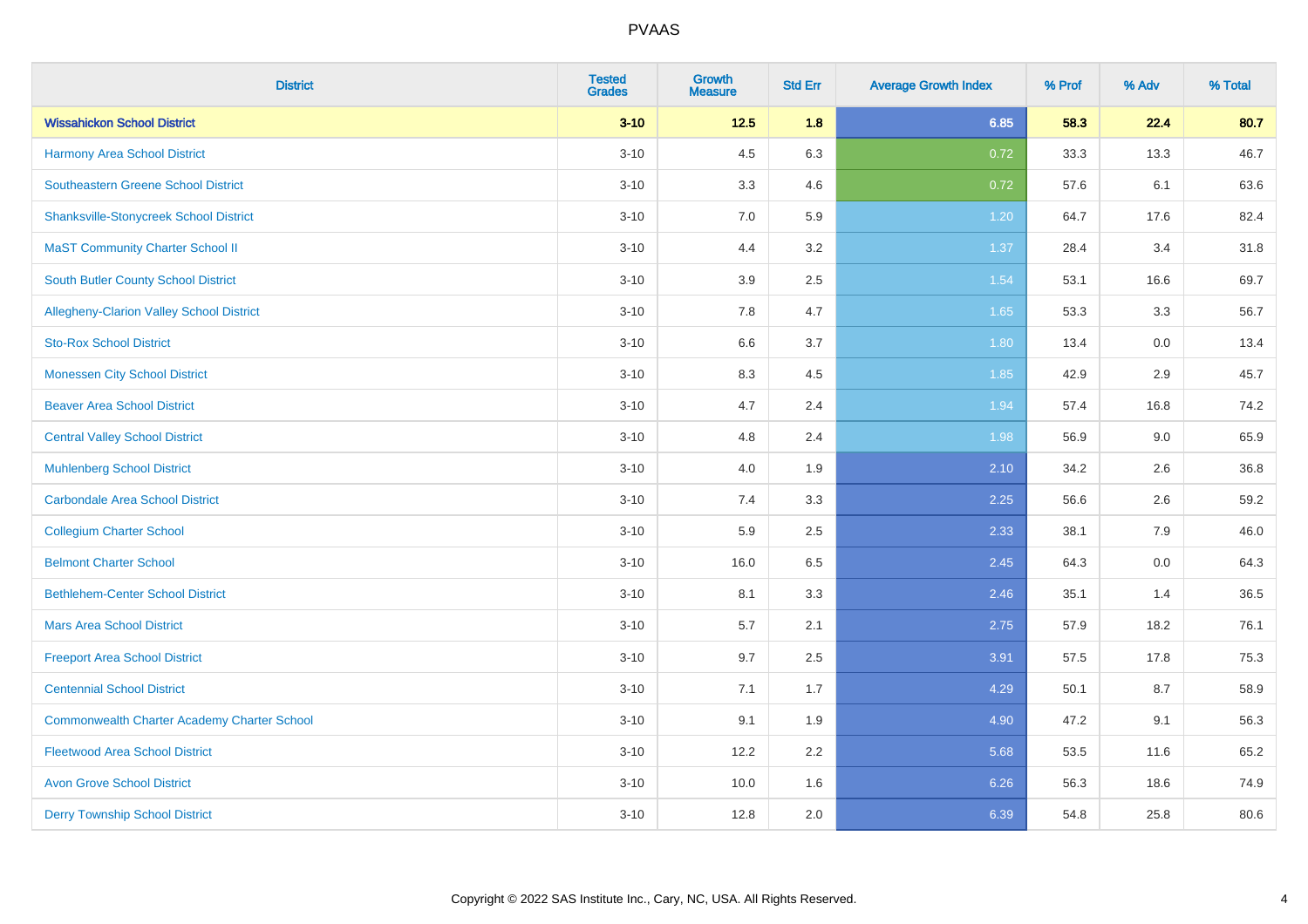| <b>District</b>                                | <b>Tested</b><br><b>Grades</b> | <b>Growth</b><br><b>Measure</b> | <b>Std Err</b> | <b>Average Growth Index</b> | % Prof | % Adv | % Total |
|------------------------------------------------|--------------------------------|---------------------------------|----------------|-----------------------------|--------|-------|---------|
| <b>Wissahickon School District</b>             | $3 - 10$                       | $12.5$                          | 1.8            | 6.85                        | 58.3   | 22.4  | 80.7    |
| <b>Garnet Valley School District</b>           | $3 - 10$                       | 10.9                            | 1.7            | 6.53                        | 67.1   | 19.0  | 86.1    |
| <b>Wissahickon School District</b>             | $3 - 10$                       | $12.5$                          | 1.8            | 6.85                        | 58.3   | 22.4  | 80.7    |
| Owen J Roberts School District                 | $3 - 11$                       | $-12.3$                         | 1.6            | $-7.61$                     | 57.0   | 11.9  | 69.0    |
| <b>Hatboro-Horsham School District</b>         | $3 - 11$                       | $-12.8$                         | 1.7            | $-7.47$                     | 45.6   | 7.2   | 52.8    |
| Philipsburg-Osceola Area School District       | $3 - 11$                       | $-24.8$                         | 3.3            | $-7.43$                     | 19.7   | 2.6   | 22.4    |
| <b>Chambersburg Area School District</b>       | $3 - 11$                       | $-9.5$                          | 1.3            | $-7.20$                     | 42.7   | 8.6   | 51.4    |
| <b>Northwestern School District</b>            | $3 - 11$                       | $-24.9$                         | 3.5            | $-7.13$                     | 42.6   | 2.9   | 45.6    |
| <b>Bristol Township School District</b>        | $3 - 11$                       | $-13.9$                         | 2.0            | $-7.05$                     | 31.0   | 3.7   | 34.7    |
| <b>Curwensville Area School District</b>       | $3 - 11$                       | $-27.9$                         | 4.1            | $-6.72$                     | 42.5   | 4.1   | 46.6    |
| Mifflinburg Area School District               | $3 - 11$                       | $-15.8$                         | 2.5            | $-6.30$                     | 42.4   | 4.0   | 46.4    |
| <b>Ringgold School District</b>                | $3 - 11$                       | $-14.7$                         | 2.4            | $-6.04$                     | 41.5   | 7.9   | 49.4    |
| <b>Springfield Township School District</b>    | $3 - 11$                       | $-18.9$                         | 3.2            | $-5.88$                     | 62.6   | 3.6   | 66.3    |
| <b>Solanco School District</b>                 | $3 - 11$                       | $-11.0$                         | 2.0            | $-5.55$                     | 41.6   | 4.5   | 46.1    |
| <b>Exeter Township School District</b>         | $3 - 11$                       | $-10.4$                         | 1.9            | $-5.44$                     | 50.6   | 2.7   | 53.3    |
| <b>Southern Fulton School District</b>         | $3 - 11$                       | $-23.7$                         | 4.4            | $-5.37$                     | 34.2   | 10.5  | 44.7    |
| <b>Plum Borough School District</b>            | $3 - 11$                       | $-11.3$                         | 2.2            | $-5.19$                     | 51.1   | 9.0   | 60.1    |
| <b>Titusville Area School District</b>         | $3 - 11$                       | $-13.2$                         | 2.6            | $-4.99$                     | 43.2   | 4.8   | 48.0    |
| Southern Columbia Area School District         | $3 - 11$                       | $-14.6$                         | 3.0            | $-4.92$                     | 55.0   | 4.0   | 59.0    |
| Schuylkill Haven Area School District          | $3 - 11$                       | $-15.3$                         | 3.1            | $-4.87$                     | 49.7   | 2.4   | 52.1    |
| <b>Tacony Academy Charter School</b>           | $3 - 11$                       | $-14.7$                         | 3.0            | $-4.82$                     | 22.4   | 1.8   | 24.1    |
| <b>Frazier School District</b>                 | $3 - 11$                       | $-17.2$                         | 3.7            | $-4.70$                     | 37.1   | 1.6   | 38.7    |
| <b>Riverside Beaver County School District</b> | $3 - 11$                       | $-14.0$                         | 3.0            | $-4.64$                     | 49.4   | 8.8   | 58.2    |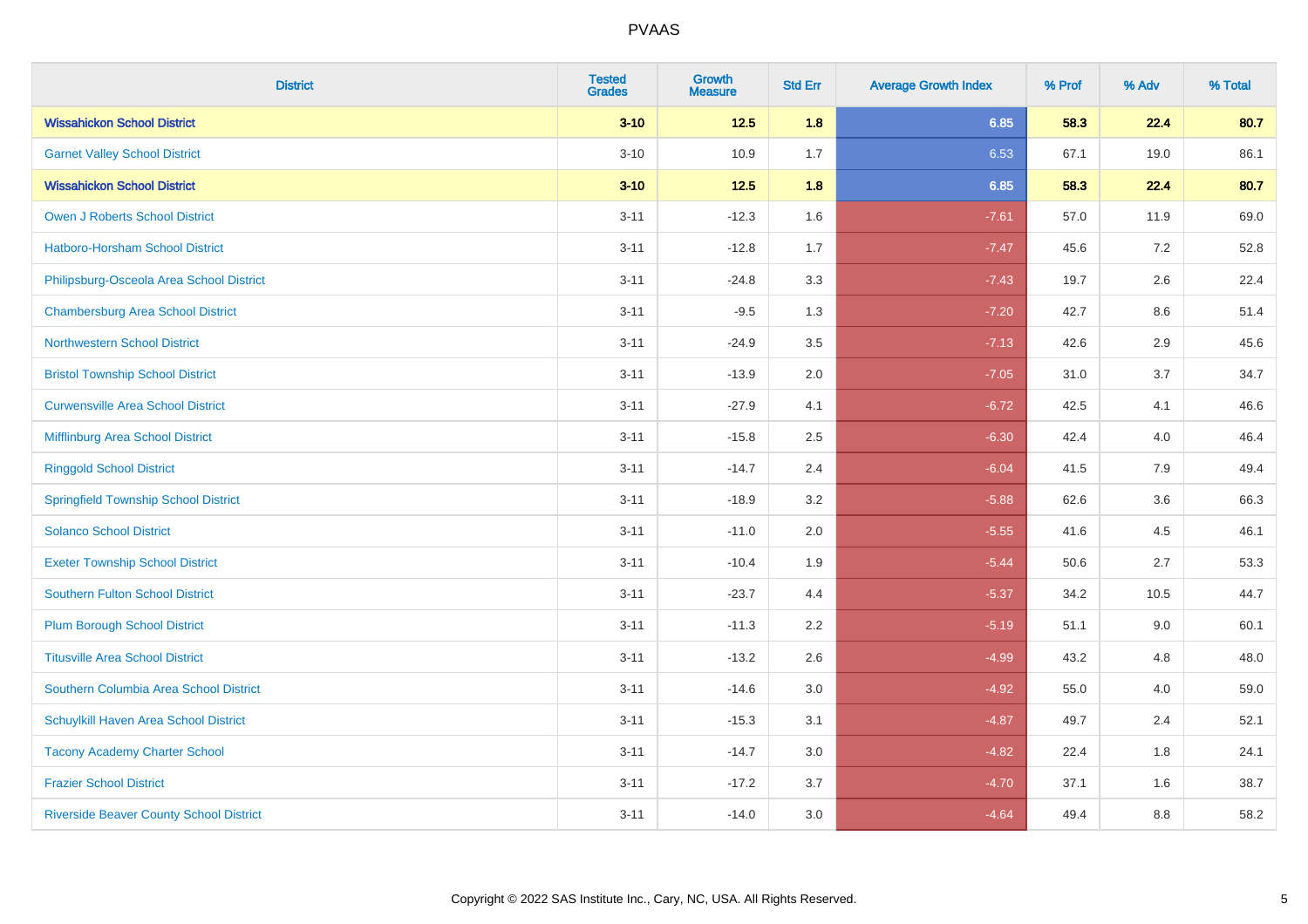| <b>District</b>                               | <b>Tested</b><br><b>Grades</b> | <b>Growth</b><br><b>Measure</b> | <b>Std Err</b> | <b>Average Growth Index</b> | % Prof | % Adv   | % Total |
|-----------------------------------------------|--------------------------------|---------------------------------|----------------|-----------------------------|--------|---------|---------|
| <b>Wissahickon School District</b>            | $3 - 10$                       | $12.5$                          | 1.8            | 6.85                        | 58.3   | 22.4    | 80.7    |
| <b>Butler Area School District</b>            | $3 - 11$                       | $-6.5$                          | 1.5            | $-4.26$                     | 42.5   | 9.4     | 51.9    |
| Southern Tioga School District                | $3 - 11$                       | $-11.5$                         | 2.7            | $-4.25$                     | 47.8   | 6.4     | 54.3    |
| <b>South Park School District</b>             | $3 - 11$                       | $-11.3$                         | 2.7            | $-4.23$                     | 53.5   | 13.7    | 67.3    |
| <b>Wellsboro Area School District</b>         | $3 - 11$                       | $-12.4$                         | 3.0            | $-4.11$                     | 49.2   | 11.9    | 61.1    |
| <b>Big Spring School District</b>             | $3 - 11$                       | $-9.8$                          | 2.4            | $-4.00$                     | 38.6   | 8.9     | 47.5    |
| Southern Huntingdon County School District    | $3 - 11$                       | $-12.9$                         | 3.2            | $-3.98$                     | 32.5   | 2.5     | 35.0    |
| <b>Minersville Area School District</b>       | $3 - 11$                       | $-14.4$                         | 3.7            | $-3.90$                     | 39.3   | 3.3     | 42.6    |
| Propel Charter School - Braddock Hills        | $3 - 11$                       | $-13.6$                         | 3.6            | $-3.81$                     | 9.7    | 1.6     | 11.3    |
| Johnsonburg Area School District              | $3 - 11$                       | $-14.1$                         | 3.9            | $-3.62$                     | 54.0   | 4.6     | 58.6    |
| <b>Berwick Area School District</b>           | $3 - 11$                       | $-9.3$                          | 2.6            | $-3.59$                     | 42.1   | 5.5     | 47.6    |
| <b>Ridgway Area School District</b>           | $3 - 11$                       | $-14.5$                         | 4.1            | $-3.56$                     | 49.0   | 9.8     | 58.8    |
| <b>Moniteau School District</b>               | $3 - 11$                       | $-11.8$                         | 3.3            | $-3.56$                     | 50.0   | $6.3\,$ | 56.3    |
| <b>Milton Area School District</b>            | $3 - 11$                       | $-8.7$                          | 2.5            | $-3.52$                     | 45.4   | 6.9     | 52.3    |
| <b>Penn-Delco School District</b>             | $3 - 11$                       | $-6.8$                          | 1.9            | $-3.51$                     | 46.6   | 3.2     | 49.8    |
| <b>Williamsburg Community School District</b> | $3 - 11$                       | $-14.3$                         | 4.1            | $-3.48$                     | 28.3   | $0.0\,$ | 28.3    |
| <b>Elizabeth Forward School District</b>      | $3 - 11$                       | $-8.4$                          | 2.4            | $-3.41$                     | 51.7   | 4.0     | 55.7    |
| <b>Steelton-Highspire School District</b>     | $3 - 11$                       | $-11.8$                         | 3.5            | $-3.40$                     | 14.5   | 0.0     | 14.5    |
| <b>Boyertown Area School District</b>         | $3 - 11$                       | $-4.7$                          | 1.5            | $-3.17$                     | 55.2   | 11.3    | 66.5    |
| <b>Wallenpaupack Area School District</b>     | $3 - 11$                       | $-7.1$                          | 2.3            | $-3.09$                     | 40.8   | 2.4     | 43.1    |
| <b>Dubois Area School District</b>            | $3 - 11$                       | $-6.2$                          | 2.0            | $-3.07$                     | 50.9   | 13.4    | 64.3    |
| <b>Palisades School District</b>              | $3 - 11$                       | $-8.7$                          | 2.8            | $-3.06$                     | 53.8   | 6.7     | 60.5    |
| <b>Pittsburgh School District</b>             | $3 - 11$                       | $-3.3$                          | 1.1            | $-3.04$                     | 33.9   | 8.2     | 42.1    |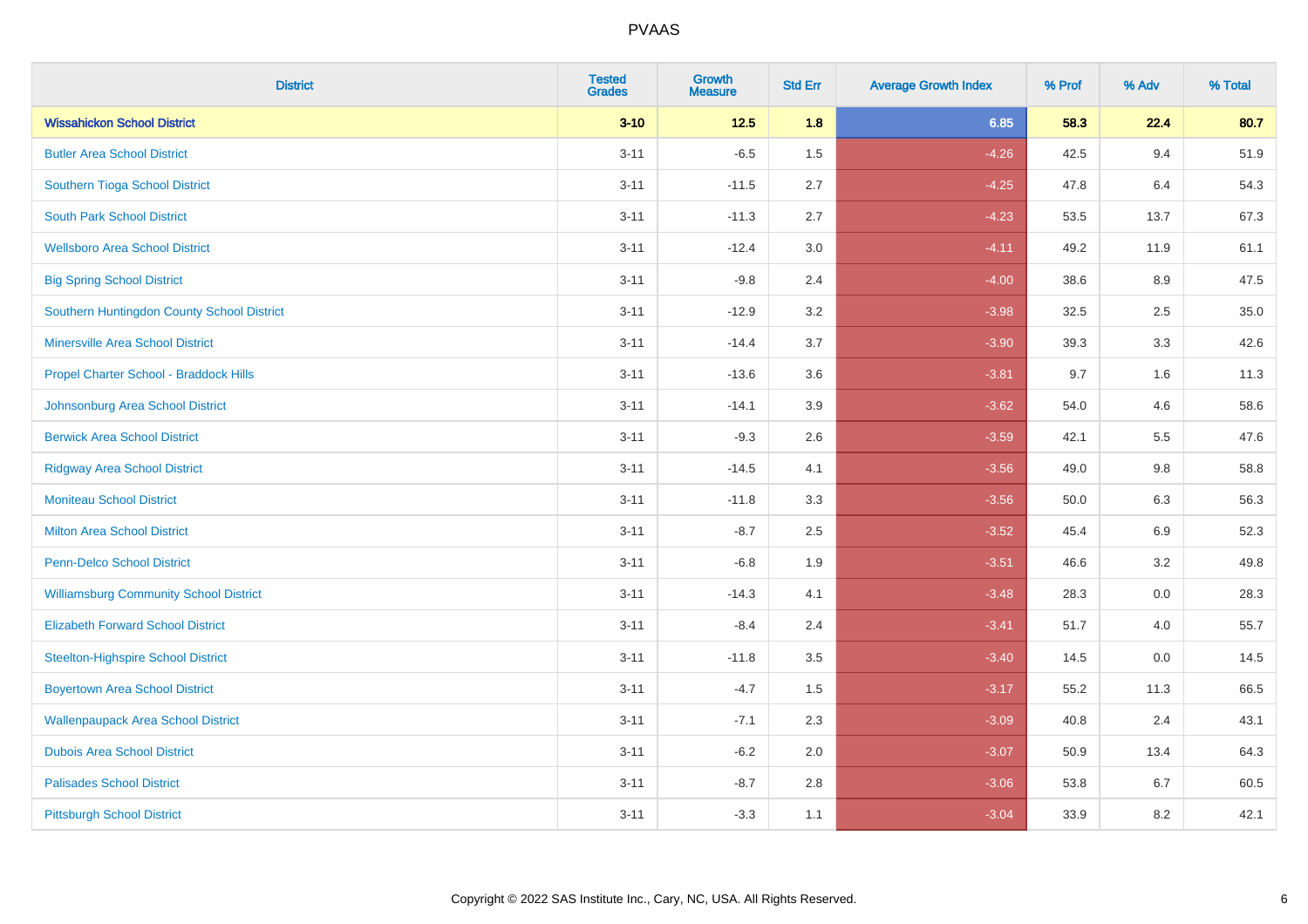| <b>District</b>                              | <b>Tested</b><br><b>Grades</b> | <b>Growth</b><br><b>Measure</b> | <b>Std Err</b> | <b>Average Growth Index</b> | % Prof | % Adv | % Total |
|----------------------------------------------|--------------------------------|---------------------------------|----------------|-----------------------------|--------|-------|---------|
| <b>Wissahickon School District</b>           | $3 - 10$                       | $12.5$                          | 1.8            | 6.85                        | 58.3   | 22.4  | 80.7    |
| Philadelphia Academy Charter School          | $3 - 11$                       | $-8.9$                          | 2.9            | $-3.04$                     | 50.5   | 2.9   | 53.4    |
| <b>North East School District</b>            | $3 - 11$                       | $-9.3$                          | 3.1            | $-3.02$                     | 62.6   | 14.4  | 77.0    |
| <b>Penn Hills School District</b>            | $3 - 11$                       | $-7.6$                          | 2.6            | $-2.94$                     | 33.1   | 0.7   | 33.8    |
| <b>Rochester Area School District</b>        | $3 - 11$                       | $-13.2$                         | 4.6            | $-2.89$                     | 19.5   | 1.3   | 20.8    |
| <b>Propel Charter School-Homestead</b>       | $3 - 11$                       | $-11.7$                         | 4.1            | $-2.84$                     | 15.9   | 0.0   | 15.9    |
| <b>Nazareth Area School District</b>         | $3 - 11$                       | $-4.7$                          | 1.7            | $-2.82$                     | 59.2   | 9.9   | 69.0    |
| <b>Carlisle Area School District</b>         | $3 - 11$                       | $-5.3$                          | 1.9            | $-2.81$                     | 54.0   | 6.3   | 60.3    |
| <b>Redbank Valley School District</b>        | $3 - 11$                       | $-9.5$                          | 3.4            | $-2.77$                     | 31.5   | 4.9   | 36.4    |
| <b>Highlands School District</b>             | $3 - 11$                       | $-7.4$                          | 2.7            | $-2.76$                     | 44.4   | 3.7   | 48.2    |
| <b>Forest Hills School District</b>          | $3 - 11$                       | $-7.3$                          | 2.7            | $-2.74$                     | 41.1   | 13.7  | 54.8    |
| <b>Trinity Area School District</b>          | $3 - 11$                       | $-5.4$                          | 2.0            | $-2.71$                     | 48.3   | 11.8  | 60.1    |
| South Allegheny School District              | $3 - 11$                       | $-8.8$                          | 3.2            | $-2.70$                     | 40.5   | 0.0   | 40.5    |
| <b>Blairsville-Saltsburg School District</b> | $3 - 11$                       | $-8.0$                          | 3.0            | $-2.68$                     | 37.3   | 7.0   | 44.3    |
| <b>Harbor Creek School District</b>          | $3 - 11$                       | $-7.1$                          | 2.7            | $-2.67$                     | 48.8   | 15.2  | 64.0    |
| <b>Pine Grove Area School District</b>       | $3 - 11$                       | $-7.7$                          | 2.9            | $-2.66$                     | 42.3   | 7.7   | 50.0    |
| <b>Dunmore School District</b>               | $3 - 11$                       | $-7.7$                          | 2.9            | $-2.62$                     | 34.0   | 7.2   | 41.2    |
| <b>Coatesville Area School District</b>      | $3 - 11$                       | $-4.4$                          | 1.7            | $-2.62$                     | 36.3   | 4.2   | 40.5    |
| <b>Slippery Rock Area School District</b>    | $3 - 11$                       | $-6.3$                          | 2.5            | $-2.51$                     | 56.2   | 9.5   | 65.7    |
| <b>North Star School District</b>            | $3 - 11$                       | $-8.7$                          | 3.5            | $-2.51$                     | 47.8   | 6.0   | 53.7    |
| <b>Keystone Central School District</b>      | $3 - 11$                       | $-5.1$                          | 2.0            | $-2.46$                     | 44.7   | 4.6   | 49.4    |
| <b>Sugar Valley Rural Charter School</b>     | $3 - 11$                       | $-11.0$                         | 4.5            | $-2.46$                     | 14.9   | 0.0   | 14.9    |
| <b>Mohawk Area School District</b>           | $3 - 11$                       | $-7.5$                          | 3.1            | $-2.45$                     | 49.4   | 11.0  | 60.4    |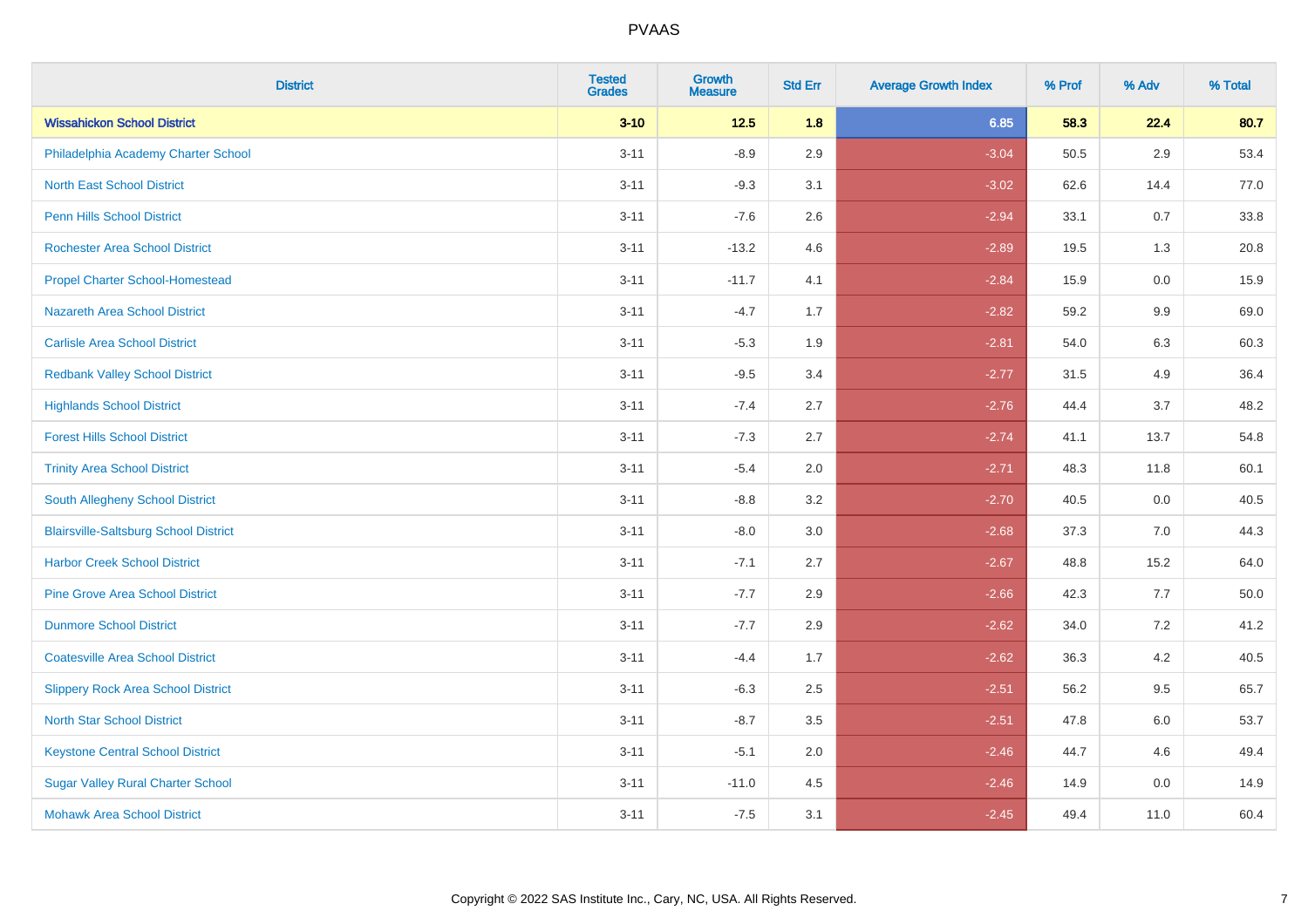| <b>District</b>                                | <b>Tested</b><br><b>Grades</b> | Growth<br><b>Measure</b> | <b>Std Err</b> | <b>Average Growth Index</b> | % Prof | % Adv   | % Total |
|------------------------------------------------|--------------------------------|--------------------------|----------------|-----------------------------|--------|---------|---------|
| <b>Wissahickon School District</b>             | $3 - 10$                       | $12.5$                   | 1.8            | 6.85                        | 58.3   | 22.4    | 80.7    |
| <b>Farrell Area School District</b>            | $3 - 11$                       | $-10.4$                  | 4.3            | $-2.41$                     | 19.0   | 0.0     | 19.0    |
| <b>Freedom Area School District</b>            | $3 - 11$                       | $-7.1$                   | 3.0            | $-2.37$                     | 43.8   | 4.2     | 47.9    |
| <b>Southmoreland School District</b>           | $3 - 11$                       | $-8.3$                   | 3.6            | $-2.32$                     | 56.8   | 7.2     | 64.0    |
| <b>Upper Moreland Township School District</b> | $3 - 11$                       | $-5.0$                   | 2.2            | $-2.31$                     | 57.9   | 4.0     | 61.9    |
| Salisbury-Elk Lick School District             | $3 - 11$                       | $-13.5$                  | 5.9            | $-2.30$                     | 27.8   | 0.0     | 27.8    |
| <b>Indiana Area School District</b>            | $3 - 11$                       | $-5.3$                   | 2.3            | $-2.28$                     | 47.6   | 18.4    | 66.1    |
| <b>Oxford Area School District</b>             | $3 - 11$                       | $-4.3$                   | 1.9            | $-2.26$                     | 41.3   | 8.0     | 49.3    |
| <b>East Lycoming School District</b>           | $3 - 11$                       | $-6.0$                   | 2.7            | $-2.24$                     | 48.3   | 4.2     | 52.5    |
| <b>Windber Area School District</b>            | $3 - 11$                       | $-7.2$                   | 3.2            | $-2.24$                     | 55.4   | 7.2     | 62.6    |
| <b>Muncy School District</b>                   | $3 - 11$                       | $-8.1$                   | 3.7            | $-2.21$                     | 42.0   | $3.8\,$ | 45.8    |
| Jim Thorpe Area School District                | $3 - 11$                       | $-5.8$                   | 2.7            | $-2.19$                     | 33.3   | 7.4     | 40.7    |
| <b>Perkiomen Valley School District</b>        | $3 - 11$                       | $-3.5$                   | 1.6            | $-2.18$                     | 53.8   | 13.4    | 67.2    |
| <b>Crawford Central School District</b>        | $3 - 11$                       | $-4.7$                   | 2.2            | $-2.15$                     | 40.6   | 10.5    | 51.1    |
| <b>Aliquippa School District</b>               | $3 - 11$                       | $-9.0$                   | 4.2            | $-2.14$                     | 11.0   | 0.0     | 11.0    |
| <b>Williams Valley School District</b>         | $3 - 11$                       | $-7.3$                   | 3.4            | $-2.13$                     | 23.2   | 0.0     | 23.2    |
| Middletown Area School District                | $3 - 11$                       | $-5.3$                   | 2.6            | $-2.05$                     | 46.4   | 5.3     | 51.7    |
| <b>Karns City Area School District</b>         | $3 - 11$                       | $-6.0$                   | 2.9            | $-2.03$                     | 53.1   | 8.3     | 61.5    |
| <b>Corry Area School District</b>              | $3 - 11$                       | $-5.3$                   | 2.6            | $-2.03$                     | 38.5   | 6.0     | 44.5    |
| <b>Upper Dauphin Area School District</b>      | $3 - 11$                       | $-6.3$                   | 3.2            | $-1.98$                     | 37.4   | 4.8     | 42.2    |
| <b>Bermudian Springs School District</b>       | $3 - 11$                       | $-5.5$                   | 2.9            | $-1.94$                     | 56.4   | 6.8     | 63.2    |
| <b>Somerset Area School District</b>           | $3 - 11$                       | $-4.4$                   | 2.3            | $-1.93$                     | 44.4   | 14.9    | 59.3    |
| Mount Pleasant Area School District            | $3 - 11$                       | $-5.0$                   | 2.6            | $-1.93$                     | 52.6   | 0.0     | 52.6    |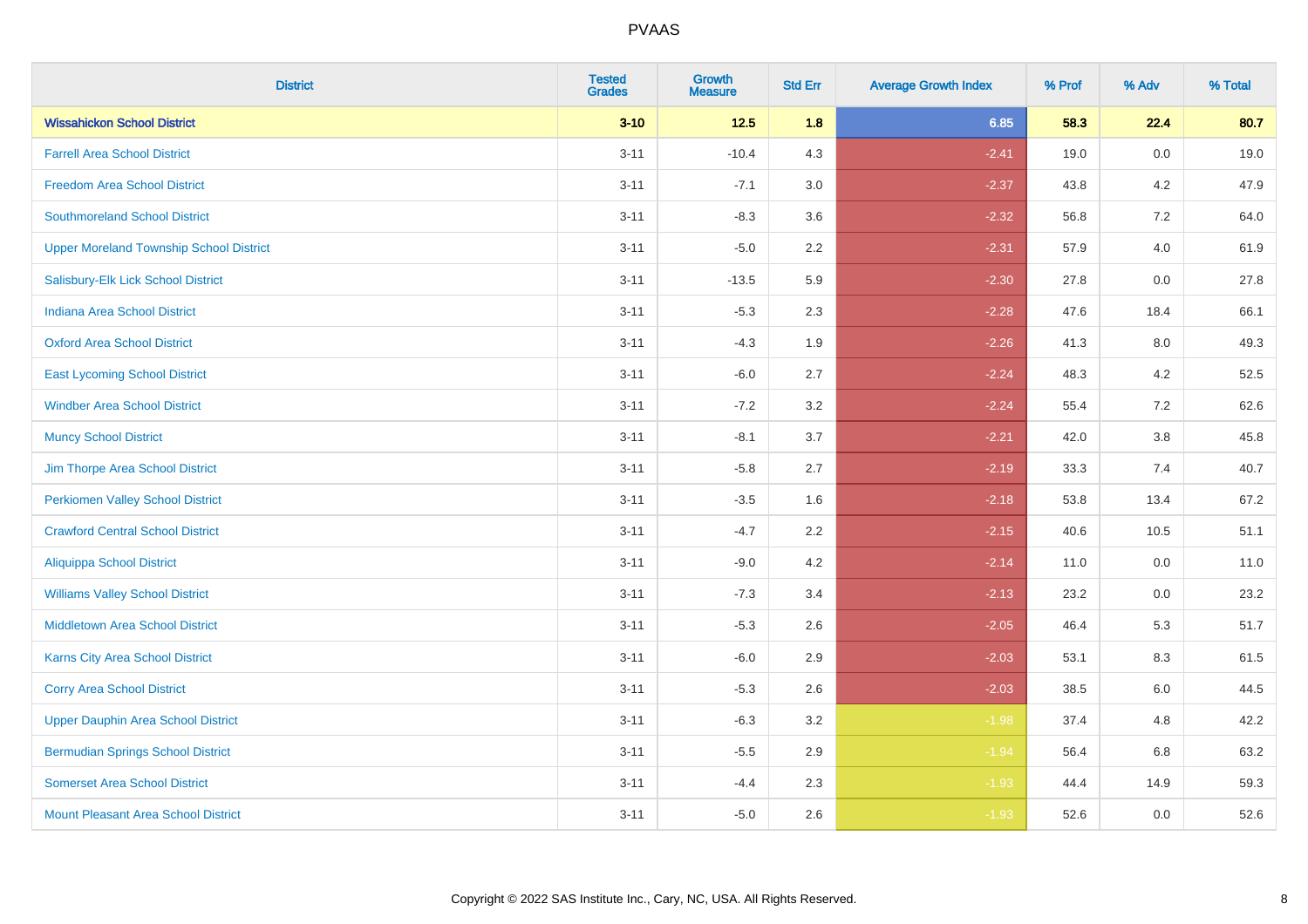| <b>District</b>                                | <b>Tested</b><br><b>Grades</b> | Growth<br><b>Measure</b> | <b>Std Err</b> | <b>Average Growth Index</b> | % Prof | % Adv   | % Total |
|------------------------------------------------|--------------------------------|--------------------------|----------------|-----------------------------|--------|---------|---------|
| <b>Wissahickon School District</b>             | $3 - 10$                       | $12.5$                   | 1.8            | 6.85                        | 58.3   | 22.4    | 80.7    |
| <b>Gettysburg Area School District</b>         | $3 - 11$                       | $-4.0$                   | 2.1            | $-1.89$                     | 45.3   | 14.0    | 59.3    |
| <b>Greensburg Salem School District</b>        | $3 - 11$                       | $-4.4$                   | 2.4            | $-1.88$                     | 47.6   | 4.9     | 52.4    |
| <b>East Allegheny School District</b>          | $3 - 11$                       | $-6.3$                   | 3.3            | $-1.87$                     | 31.9   | 9.7     | 41.7    |
| <b>Western Beaver County School District</b>   | $3 - 11$                       | $-7.8$                   | 4.2            | $-1.87$                     | 56.5   | 6.5     | 63.0    |
| <b>Kiski Area School District</b>              | $3 - 11$                       | $-3.7$                   | 2.0            | $-1.86$                     | 57.4   | 10.4    | 67.8    |
| <b>Brandywine Heights Area School District</b> | $3 - 11$                       | $-4.9$                   | 2.7            | $-1.81$                     | 49.2   | 8.2     | 57.4    |
| <b>Pequea Valley School District</b>           | $3 - 11$                       | $-5.8$                   | 3.2            | $-1.80$                     | 39.8   | 9.1     | 48.9    |
| <b>Pittston Area School District</b>           | $3 - 11$                       | $-10.1$                  | 5.6            | $-1.80$                     | 38.1   | 9.5     | 47.6    |
| <b>Washington School District</b>              | $3 - 11$                       | $-4.9$                   | 2.8            | $-1.76$                     | 30.1   | 2.4     | 32.5    |
| <b>Canton Area School District</b>             | $3 - 11$                       | $-5.5$                   | 3.2            | $-1.75$                     | 40.7   | 2.3     | 43.0    |
| <b>Brentwood Borough School District</b>       | $3 - 11$                       | $-5.3$                   | 3.0            | $-1.72$                     | 52.0   | 6.1     | 58.2    |
| East Pennsboro Area School District            | $3 - 11$                       | $-4.2$                   | 2.5            | $-1.71$                     | 60.8   | 8.5     | 69.3    |
| <b>Fairfield Area School District</b>          | $3 - 11$                       | $-5.6$                   | 3.4            | $-1.66$                     | 57.9   | 4.0     | 61.8    |
| <b>Shamokin Area School District</b>           | $3 - 11$                       | $-7.7$                   | 4.8            | $-1.60$                     | 38.1   | 3.2     | 41.3    |
| <b>Claysburg-Kimmel School District</b>        | $3 - 11$                       | $-5.7$                   | 4.0            | $-1.42$                     | 42.9   | 8.2     | 51.0    |
| <b>Westmont Hilltop School District</b>        | $3 - 11$                       | $-4.0$                   | 2.8            | $-1.40$                     | 36.3   | 13.3    | 49.6    |
| <b>Greencastle-Antrim School District</b>      | $3 - 11$                       | $-3.0$                   | 2.2            | $-1.36$                     | 62.4   | $9.9\,$ | 72.3    |
| <b>Ellwood City Area School District</b>       | $3 - 11$                       | $-4.2$                   | 3.2            | $-1.29$                     | 54.1   | 14.1    | 68.2    |
| <b>Shade-Central City School District</b>      | $3 - 11$                       | $-5.9$                   | 4.6            | $-1.28$                     | 27.8   | 0.0     | 27.8    |
| <b>Elk Lake School District</b>                | $3 - 11$                       | $-4.0$                   | 3.3            | $-1.23$                     | 46.2   | 3.3     | 49.4    |
| <b>Riverview School District</b>               | $3 - 11$                       | $-4.6$                   | 3.8            | $-1.20$                     | 57.9   | 15.8    | 73.7    |
| <b>Greater Johnstown School District</b>       | $3 - 11$                       | $-3.1$                   | 2.6            | $-1.19$                     | 26.1   | 0.0     | 26.1    |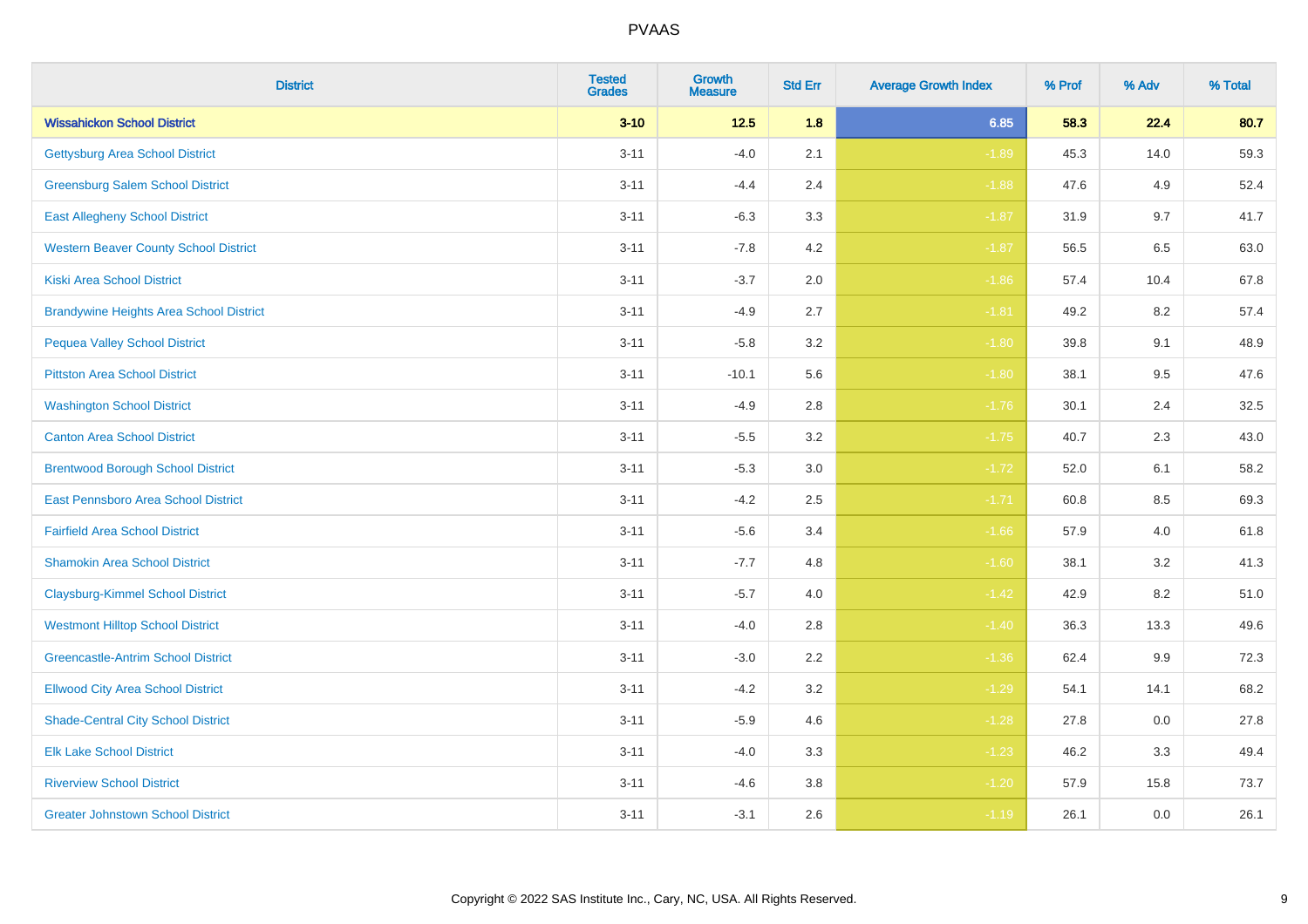| <b>District</b>                              | <b>Tested</b><br><b>Grades</b> | <b>Growth</b><br><b>Measure</b> | <b>Std Err</b> | <b>Average Growth Index</b> | % Prof | % Adv   | % Total  |
|----------------------------------------------|--------------------------------|---------------------------------|----------------|-----------------------------|--------|---------|----------|
| <b>Wissahickon School District</b>           | $3 - 10$                       | $12.5$                          | 1.8            | 6.85                        | 58.3   | 22.4    | 80.7     |
| <b>Big Beaver Falls Area School District</b> | $3 - 11$                       | $-3.9$                          | 3.3            | $-1.18$                     | 34.1   | $3.5\,$ | 37.6     |
| <b>Chichester School District</b>            | $3 - 11$                       | $-2.7$                          | 2.3            | $-1.17$                     | 44.6   | 6.6     | 51.2     |
| Jeannette City School District               | $3 - 11$                       | $-4.3$                          | 3.8            | $-1.13$                     | 46.7   | 7.5     | 54.2     |
| <b>Dallas School District</b>                | $3 - 11$                       | $-2.5$                          | 2.2            | $-1.12$                     | 54.9   | 7.6     | 62.4     |
| Juniata Valley School District               | $3 - 11$                       | $-3.9$                          | 3.5            | $-1.10$                     | 44.4   | 3.5     | 47.8     |
| <b>Riverside School District</b>             | $3 - 11$                       | $-3.2$                          | 3.0            | $-1.09$                     | 43.0   | 9.0     | 52.0     |
| <b>Quaker Valley School District</b>         | $3 - 11$                       | $-2.8$                          | 2.6            | $-1.08$                     | 55.2   | 13.2    | 68.4     |
| Oil City Area School District                | $3 - 11$                       | $-2.9$                          | 2.6            | $-1.08$                     | 44.4   | 5.8     | $50.2\,$ |
| <b>West Greene School District</b>           | $3 - 11$                       | $-4.5$                          | 4.3            | $-1.04$                     | 36.6   | 7.3     | 43.9     |
| <b>Lewisburg Area School District</b>        | $3 - 11$                       | $-2.7$                          | 2.6            | $-1.03$                     | 57.0   | 18.5    | 75.6     |
| <b>Seneca Valley School District</b>         | $3 - 11$                       | $-1.4$                          | 1.4            | $-0.99$                     | 57.2   | 11.4    | 68.6     |
| <b>North Hills School District</b>           | $3 - 11$                       | $-1.8$                          | 1.8            | $-0.96$                     | 59.1   | 14.1    | 73.2     |
| <b>Wyoming Valley West School District</b>   | $3 - 11$                       | $-2.2$                          | 2.4            | $-0.91$                     | 49.4   | 3.0     | 52.4     |
| <b>Austin Area School District</b>           | $3 - 11$                       | $-5.7$                          | 6.4            | $-0.90$                     | 33.3   | 5.6     | 38.9     |
| <b>Montour School District</b>               | $3 - 11$                       | $-1.8$                          | 2.1            | $-0.88$                     | 61.4   | 15.1    | 76.5     |
| <b>Charleroi School District</b>             | $3 - 11$                       | $-2.6$                          | 3.0            | $-0.86$                     | 55.7   | 7.4     | 63.1     |
| <b>Phoenixville Area School District</b>     | $3 - 11$                       | $-1.7$                          | 2.1            | $-0.83$                     | 59.9   | 10.6    | 70.5     |
| <b>Chartiers Valley School District</b>      | $3 - 11$                       | $-1.7$                          | 2.0            | $-0.81$                     | 54.7   | 8.4     | 63.1     |
| <b>Forest Area School District</b>           | $3 - 11$                       | $-4.4$                          | 5.4            | $-0.81$                     | 36.2   | 2.1     | 38.3     |
| <b>Lebanon School District</b>               | $3 - 11$                       | $-1.6$                          | 1.9            | $-0.80$                     | 24.4   | 2.6     | 27.0     |
| Shenango Area School District                | $3 - 11$                       | $-2.6$                          | 3.3            | $-0.79$                     | 50.6   | 13.9    | 64.6     |
| <b>Gillingham Charter School</b>             | $3 - 11$                       | $-4.4$                          | 5.6            | $-0.77$                     | 20.8   | 8.3     | 29.2     |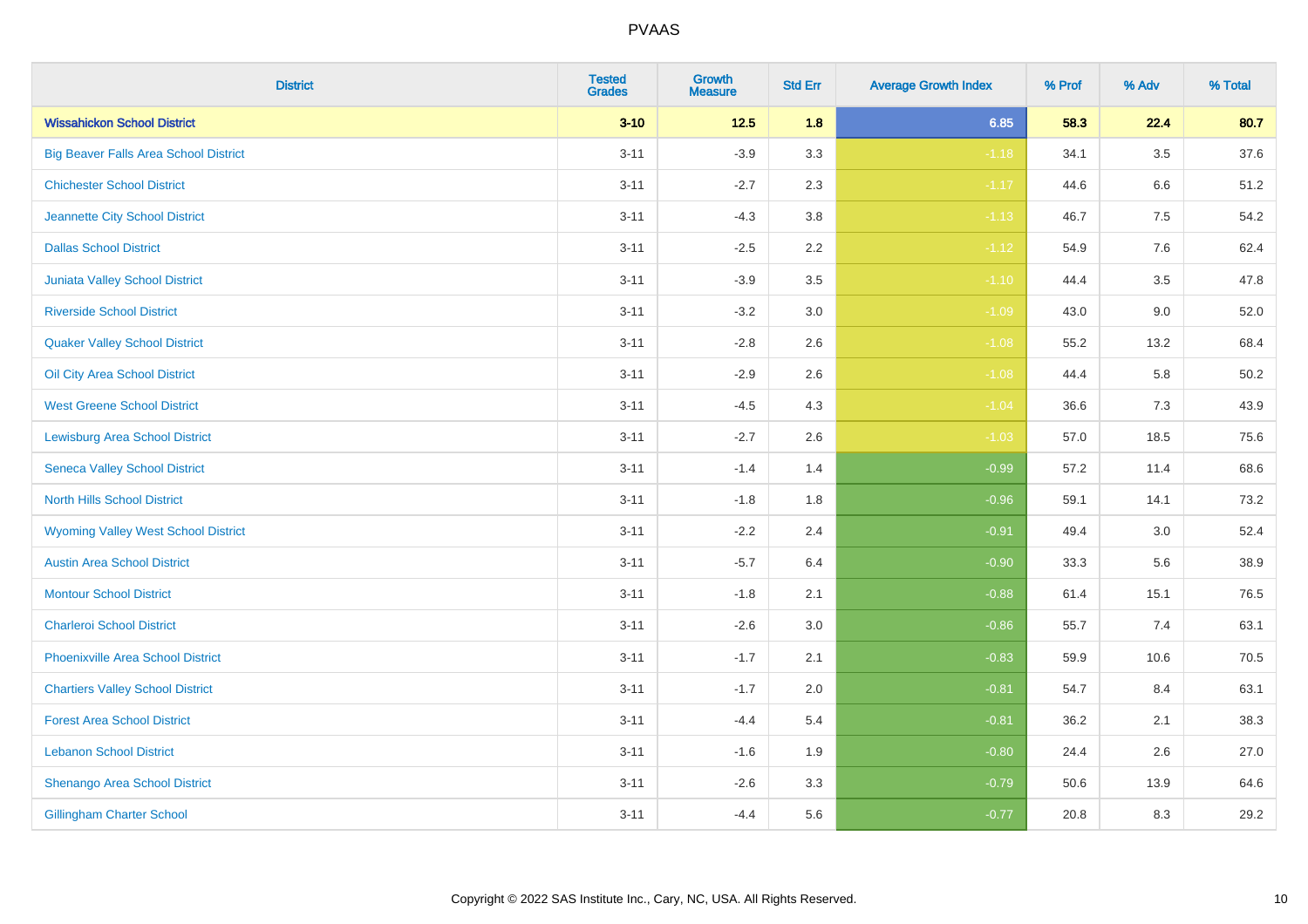| <b>District</b>                              | <b>Tested</b><br><b>Grades</b> | <b>Growth</b><br><b>Measure</b> | <b>Std Err</b> | <b>Average Growth Index</b> | % Prof | % Adv | % Total |
|----------------------------------------------|--------------------------------|---------------------------------|----------------|-----------------------------|--------|-------|---------|
| <b>Wissahickon School District</b>           | $3 - 10$                       | $12.5$                          | 1.8            | 6.85                        | 58.3   | 22.4  | 80.7    |
| <b>Bald Eagle Area School District</b>       | $3 - 11$                       | $-2.1$                          | 2.7            | $-0.75$                     | 48.4   | 9.4   | 57.7    |
| Huntingdon Area School District              | $3 - 11$                       | $-2.0$                          | 2.7            | $-0.72$                     | 36.8   | 10.3  | 47.0    |
| Mt Lebanon School District                   | $3 - 11$                       | $-1.0$                          | 1.5            | $-0.70$                     | 61.9   | 24.0  | 85.9    |
| Lehighton Area School District               | $3 - 11$                       | $-1.6$                          | 2.3            | $-0.70$                     | 51.1   | 5.6   | 56.7    |
| <b>North Pocono School District</b>          | $3 - 11$                       | $-2.3$                          | 3.4            | $-0.68$                     | 52.0   | 16.4  | 68.5    |
| <b>Cheltenham School District</b>            | $3 - 11$                       | $-1.4$                          | 2.1            | $-0.67$                     | 46.1   | 10.0  | 56.1    |
| <b>Fannett-Metal School District</b>         | $3 - 11$                       | $-3.4$                          | 5.1            | $-0.67$                     | 38.7   | 8.1   | 46.8    |
| <b>Susquehanna Community School District</b> | $3 - 11$                       | $-2.8$                          | 4.2            | $-0.66$                     | 49.4   | 6.9   | 56.3    |
| <b>Burgettstown Area School District</b>     | $3 - 11$                       | $-2.1$                          | 3.4            | $-0.62$                     | 50.0   | 1.4   | 51.4    |
| <b>Central Greene School District</b>        | $3 - 11$                       | $-1.6$                          | 2.8            | $-0.55$                     | 54.2   | 2.8   | 57.0    |
| <b>Canon-Mcmillan School District</b>        | $3 - 11$                       | $-0.8$                          | 1.6            | $-0.50$                     | 58.7   | 15.9  | 74.6    |
| South Side Area School District              | $3 - 11$                       | $-1.6$                          | 3.3            | $-0.48$                     | 50.0   | 6.8   | 56.8    |
| <b>Shaler Area School District</b>           | $3 - 11$                       | $-0.8$                          | 1.9            | $-0.43$                     | 49.1   | 9.6   | 58.7    |
| North Schuylkill School District             | $3 - 11$                       | $-1.0$                          | 2.4            | $-0.42$                     | 41.8   | 5.1   | 46.8    |
| <b>Sharpsville Area School District</b>      | $3 - 11$                       | $-1.4$                          | 3.5            | $-0.40$                     | 55.2   | 13.4  | 68.7    |
| <b>Palmerton Area School District</b>        | $3 - 11$                       | $-1.2$                          | 3.0            | $-0.39$                     | 57.4   | 5.0   | 62.4    |
| Hope For Hyndman Charter School              | $3 - 11$                       | $-2.0$                          | 6.1            | $-0.32$                     | 33.3   | 0.0   | 33.3    |
| <b>Albert Gallatin Area School District</b>  | $3 - 11$                       | $-0.8$                          | 2.4            | $-0.32$                     | 54.5   | 10.0  | 64.6    |
| <b>Cornell School District</b>               | $3 - 11$                       | $-1.6$                          | 5.0            | $-0.32$                     | 33.8   | 1.5   | 35.4    |
| <b>Tuscarora School District</b>             | $3 - 11$                       | $-0.6$                          | 2.3            | $-0.27$                     | 45.1   | 8.1   | 53.2    |
| <b>Penn Manor School District</b>            | $3 - 11$                       | $-0.4$                          | 1.6            | $-0.25$                     | 51.9   | 12.6  | 64.5    |
| <b>Lakeview School District</b>              | $3 - 11$                       | $-0.9$                          | 3.7            | $-0.24$                     | 60.3   | 3.2   | 63.5    |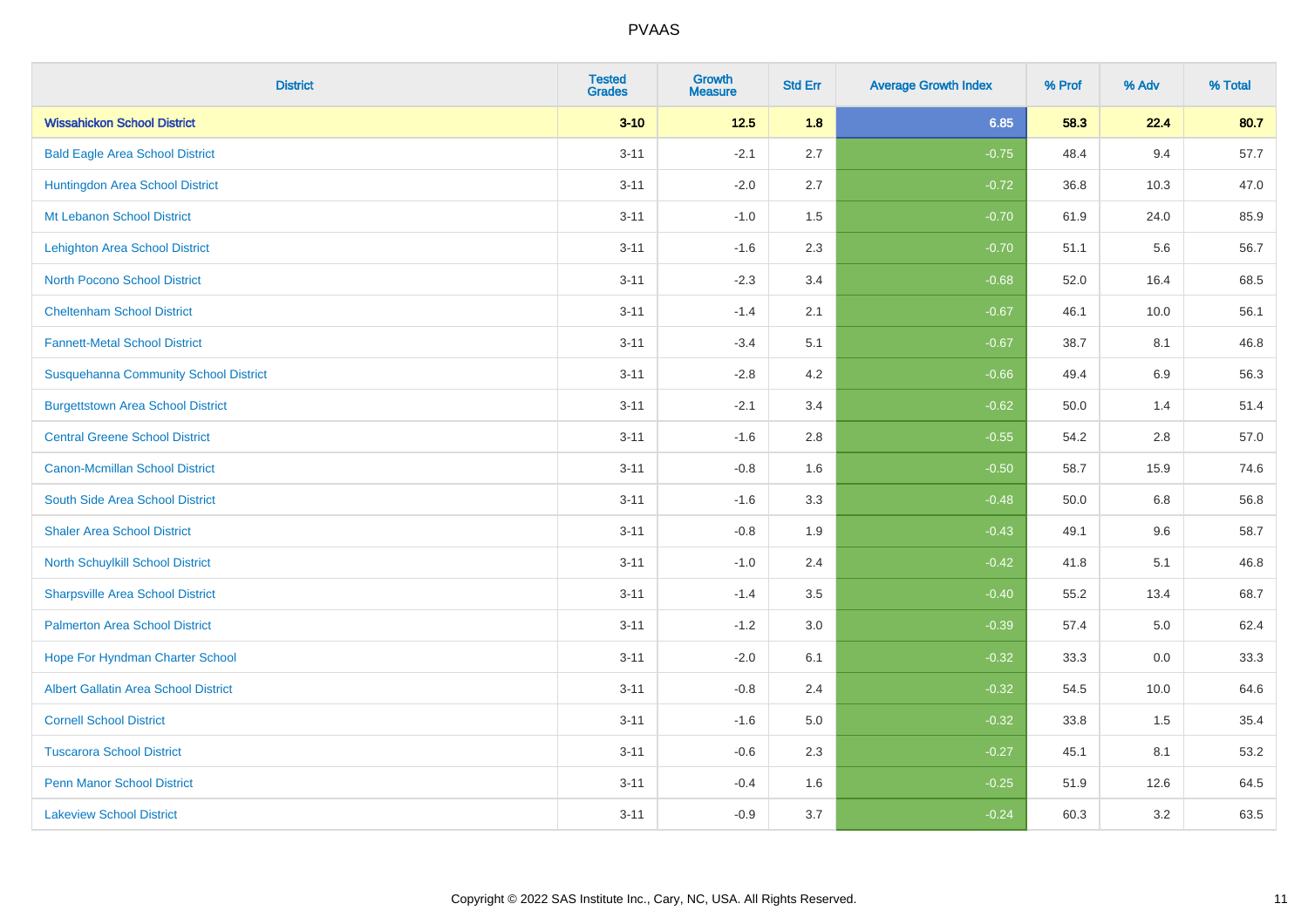| <b>District</b>                          | <b>Tested</b><br><b>Grades</b> | <b>Growth</b><br><b>Measure</b> | <b>Std Err</b> | <b>Average Growth Index</b> | % Prof | % Adv   | % Total |
|------------------------------------------|--------------------------------|---------------------------------|----------------|-----------------------------|--------|---------|---------|
| <b>Wissahickon School District</b>       | $3 - 10$                       | $12.5$                          | 1.8            | 6.85                        | 58.3   | 22.4    | 80.7    |
| <b>Girard School District</b>            | $3 - 11$                       | $-0.6$                          | 2.7            | $-0.22$                     | 53.9   | 15.6    | 69.6    |
| <b>Harrisburg City School District</b>   | $3 - 11$                       | $-0.4$                          | 2.1            | $-0.19$                     | 15.1   | 0.4     | 15.5    |
| <b>Mount Carmel Area School District</b> | $3 - 11$                       | $-0.6$                          | 3.1            | $-0.18$                     | 45.3   | 2.1     | 47.4    |
| <b>Crestwood School District</b>         | $3 - 11$                       | $-0.4$                          | 2.4            | $-0.17$                     | 57.4   | 17.0    | 74.4    |
| <b>Southern Lehigh School District</b>   | $3 - 11$                       | $-0.4$                          | 2.3            | $-0.17$                     | 66.1   | 11.9    | 78.0    |
| <b>Bellefonte Area School District</b>   | $3 - 11$                       | $-0.4$                          | 2.2            | $-0.17$                     | 47.6   | 10.6    | 58.2    |
| <b>Otto-Eldred School District</b>       | $3 - 11$                       | $-0.7$                          | 4.2            | $-0.15$                     | 56.2   | $6.2\,$ | 62.5    |
| <b>Oley Valley School District</b>       | $3 - 11$                       | $-0.4$                          | 2.8            | $-0.15$                     | 43.1   | 12.9    | 56.0    |
| <b>Central Fulton School District</b>    | $3 - 11$                       | $-0.5$                          | 3.5            | $-0.14$                     | 51.4   | 8.6     | 60.0    |
| <b>Blue Ridge School District</b>        | $3 - 11$                       | $-0.5$                          | 3.6            | $-0.12$                     | 44.6   | 3.1     | 47.7    |
| New Kensington-Arnold School District    | $3 - 11$                       | $-0.4$                          | 3.8            | $-0.10$                     | 40.7   | 3.7     | 44.4    |
| <b>Chester-Upland School District</b>    | $3 - 11$                       | $-0.3$                          | 2.7            | $-0.09$                     | 13.8   | 0.8     | 14.6    |
| <b>Warren County School District</b>     | $3 - 11$                       | $-0.1$                          | 1.8            | $-0.06$                     | 37.2   | 5.3     | 42.6    |
| <b>Mercer Area School District</b>       | $3 - 11$                       | $-0.2$                          | 3.3            | $-0.06$                     | 56.0   | $8.0\,$ | 64.0    |
| <b>Penn Cambria School District</b>      | $3 - 11$                       | $-0.0$                          | 2.7            | $-0.01$                     | 61.5   | 7.7     | 69.2    |
| <b>Susquenita School District</b>        | $3 - 11$                       | $-0.1$                          | 2.8            | $-0.01$                     | 47.7   | 10.1    | 57.8    |
| <b>Wilkes-Barre Area School District</b> | $3 - 11$                       | 0.1                             | 3.2            | 0.02                        | 35.5   | 5.4     | 40.9    |
| East Stroudsburg Area School District    | $3 - 11$                       | 0.1                             | 1.6            | 0.05                        | 45.8   | 7.8     | 53.6    |
| <b>West Branch Area School District</b>  | $3 - 11$                       | 0.2                             | 3.8            | 0.05                        | 47.2   | 1.9     | 49.1    |
| <b>Hempfield School District</b>         | $3 - 11$                       | 0.1                             | 1.4            | 0.08                        | 58.2   | 9.9     | 68.2    |
| Insight PA Cyber Charter School          | $3 - 11$                       | 0.7                             | 5.7            | 0.12                        | 50.0   | 4.8     | 54.8    |
| <b>Danville Area School District</b>     | $3 - 11$                       | 0.4                             | 2.6            | 0.15                        | 57.4   | 18.4    | 75.7    |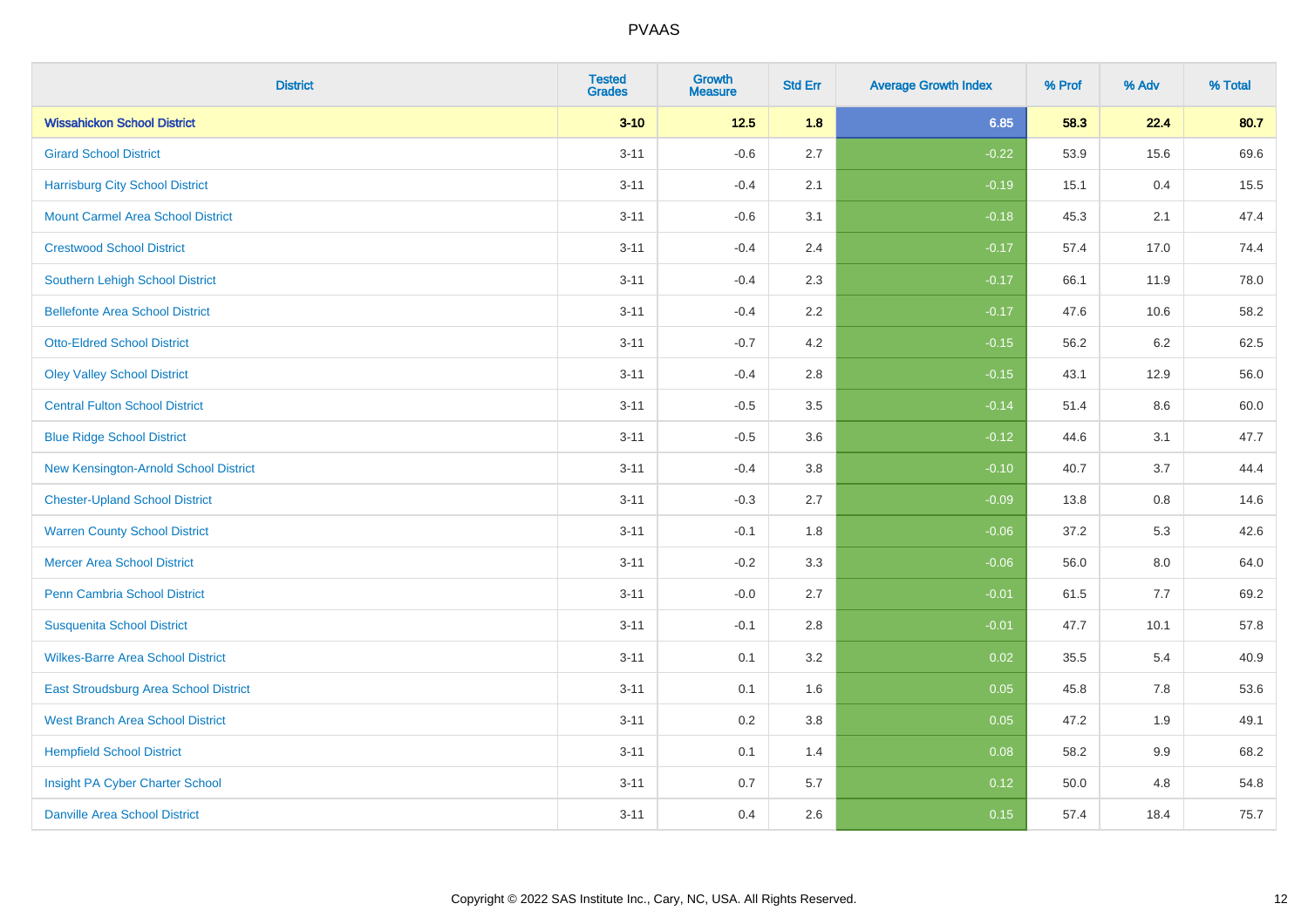| <b>District</b>                               | <b>Tested</b><br><b>Grades</b> | <b>Growth</b><br><b>Measure</b> | <b>Std Err</b> | <b>Average Growth Index</b> | % Prof | % Adv   | % Total |
|-----------------------------------------------|--------------------------------|---------------------------------|----------------|-----------------------------|--------|---------|---------|
| <b>Wissahickon School District</b>            | $3 - 10$                       | $12.5$                          | 1.8            | 6.85                        | 58.3   | 22.4    | 80.7    |
| Northern Lebanon School District              | $3 - 11$                       | 0.4                             | 2.5            | 0.15                        | 28.0   | $3.0\,$ | 31.0    |
| <b>Brockway Area School District</b>          | $3 - 11$                       | 0.6                             | 3.6            | 0.16                        | 49.2   | 7.7     | 56.9    |
| <b>Jersey Shore Area School District</b>      | $3 - 11$                       | 0.5                             | 2.6            | 0.21                        | 47.1   | 9.2     | 56.2    |
| <b>Greenville Area School District</b>        | $3 - 11$                       | 0.7                             | 2.9            | 0.26                        | 53.4   | $6.9\,$ | 60.3    |
| <b>Greater Latrobe School District</b>        | $3 - 11$                       | 0.6                             | 1.9            | 0.31                        | 55.5   | 14.1    | 69.5    |
| Lehigh Valley Academy Regional Charter School | $3 - 11$                       | 0.7                             | 2.3            | 0.32                        | 46.3   | 5.0     | 51.4    |
| <b>Lower Dauphin School District</b>          | $3 - 11$                       | 0.6                             | 1.9            | 0.33                        | 49.2   | 12.6    | 61.8    |
| <b>Lakeland School District</b>               | $3 - 11$                       | 1.1                             | 2.8            | 0.38                        | 48.6   | 3.7     | 52.3    |
| <b>Gateway School District</b>                | $3 - 11$                       | 0.8                             | $2.2\,$        | 0.38                        | 52.1   | 13.8    | 65.9    |
| South Eastern School District                 | $3 - 11$                       | 0.9                             | 2.4            | 0.39                        | 54.8   | 6.6     | 61.4    |
| <b>Galeton Area School District</b>           | $3 - 11$                       | 2.2                             | 5.3            | 0.42                        | 41.3   | 4.4     | 45.6    |
| <b>Union Area School District</b>             | $3 - 11$                       | 1.9                             | 4.3            | 0.44                        | 61.5   | $0.0\,$ | 61.5    |
| <b>Upper Adams School District</b>            | $3 - 11$                       | 1.3                             | 2.9            | 0.47                        | 55.2   | 8.6     | 63.8    |
| <b>Hanover Area School District</b>           | $3 - 11$                       | 2.2                             | 4.6            | 0.48                        | 42.9   | 5.7     | 48.6    |
| <b>Schuylkill Valley School District</b>      | $3 - 11$                       | 1.4                             | 2.5            | 0.56                        | 55.1   | 10.2    | 65.3    |
| <b>Forbes Road School District</b>            | $3 - 11$                       | 2.8                             | 5.1            | 0.56                        | 41.4   | 10.3    | 51.7    |
| <b>Commodore Perry School District</b>        | $3 - 11$                       | 3.2                             | 5.5            | 0.58                        | 58.3   | 0.0     | 58.3    |
| <b>Laurel School District</b>                 | $3 - 11$                       | 1.8                             | 3.1            | 0.59                        | 70.1   | 2.3     | 72.4    |
| <b>United School District</b>                 | $3 - 11$                       | 2.1                             | 3.4            | 0.63                        | 60.3   | 6.6     | 66.9    |
| <b>Athens Area School District</b>            | $3 - 11$                       | 1.6                             | 2.5            | 0.64                        | 46.9   | 7.6     | 54.5    |
| <b>Marple Newtown School District</b>         | $3 - 11$                       | 2.0                             | 2.4            | 0.81                        | 57.6   | 12.8    | 70.4    |
| <b>Mcguffey School District</b>               | $3 - 11$                       | 2.1                             | 2.6            | 0.81                        | 57.7   | 3.1     | 60.8    |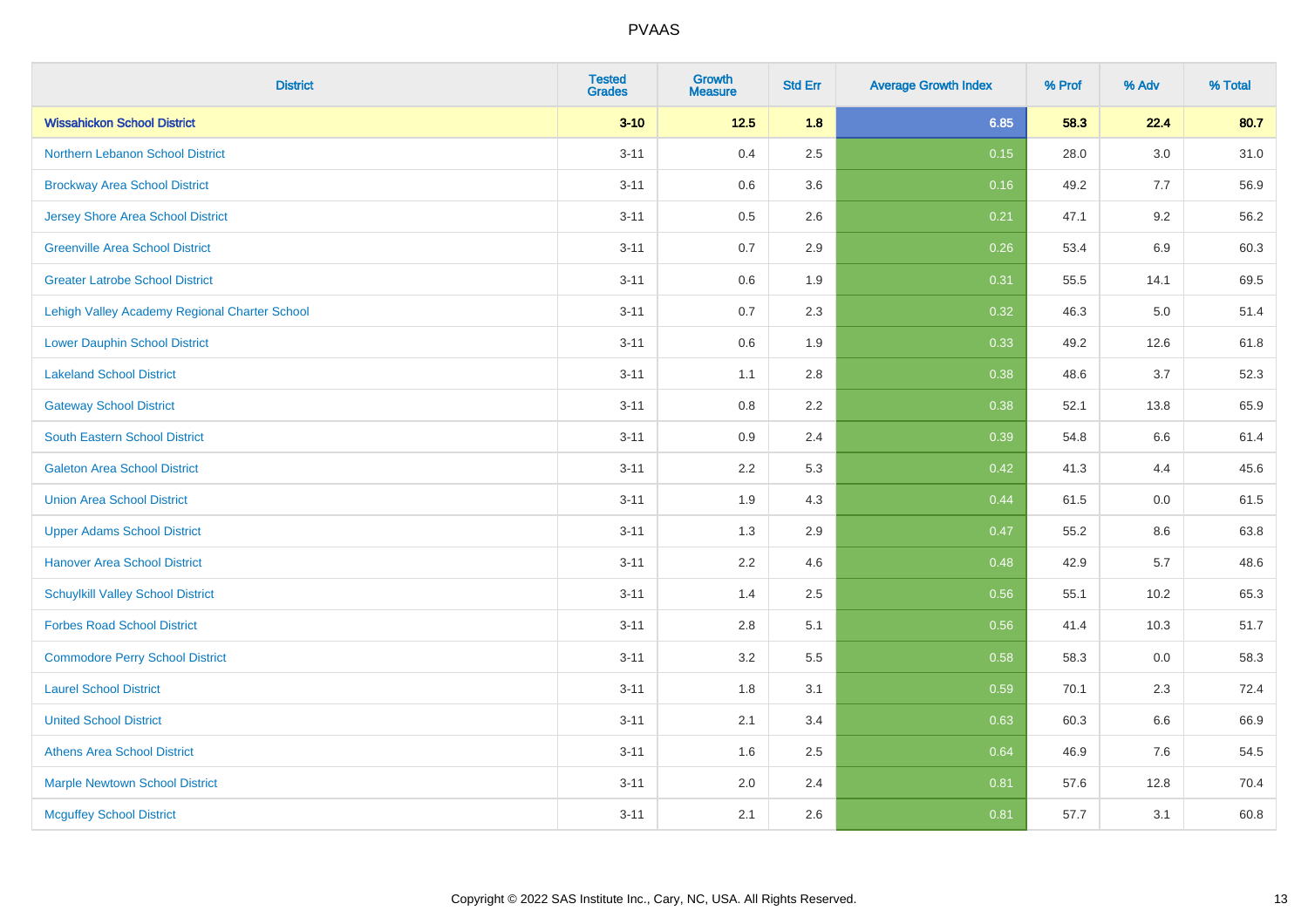| <b>District</b>                                | <b>Tested</b><br><b>Grades</b> | Growth<br><b>Measure</b> | <b>Std Err</b> | <b>Average Growth Index</b> | % Prof | % Adv   | % Total |
|------------------------------------------------|--------------------------------|--------------------------|----------------|-----------------------------|--------|---------|---------|
| <b>Wissahickon School District</b>             | $3 - 10$                       | $12.5$                   | 1.8            | 6.85                        | 58.3   | 22.4    | 80.7    |
| West Jefferson Hills School District           | $3 - 11$                       | 1.8                      | 2.1            | 0.88                        | 55.7   | 20.8    | 76.4    |
| South Fayette Township School District         | $3 - 11$                       | 1.7                      | 2.0            | 0.88                        | 61.0   | 26.5    | 87.6    |
| <b>Bedford Area School District</b>            | $3 - 11$                       | 2.5                      | 2.6            | 0.93                        | 48.5   | 10.0    | 58.5    |
| Northwestern Lehigh School District            | $3 - 11$                       | 2.2                      | 2.3            | 0.93                        | 53.3   | 9.7     | 63.0    |
| <b>Keystone School District</b>                | $3 - 11$                       | 3.1                      | 3.3            | 0.94                        | 50.6   | 6.5     | 57.1    |
| <b>Baldwin-Whitehall School District</b>       | $3 - 11$                       | 1.8                      | 1.9            | 0.94                        | 58.6   | $8.6\,$ | 67.1    |
| <b>Clairton City School District</b>           | $3 - 11$                       | 3.5                      | 3.7            | 0.95                        | 13.4   | 0.0     | 13.4    |
| <b>Lower Moreland Township School District</b> | $3 - 11$                       | 2.0                      | 2.2            | 0.95                        | 62.8   | 17.0    | 79.8    |
| <b>Berlin Brothersvalley School District</b>   | $3 - 11$                       | 4.0                      | 4.2            | 0.96                        | 48.8   | 14.0    | 62.8    |
| <b>Hopewell Area School District</b>           | $3 - 11$                       | 2.6                      | 2.7            | 0.97                        | 58.4   | 4.0     | 62.4    |
| <b>Bensalem Township School District</b>       | $3 - 11$                       | 1.6                      | 1.6            | 0.98                        | 38.8   | 8.3     | 47.1    |
| <b>Tunkhannock Area School District</b>        | $3 - 11$                       | 2.3                      | 2.2            | 1.01                        | 44.9   | 9.6     | 54.6    |
| <b>Manheim Central School District</b>         | $3 - 11$                       | 2.1                      | 2.1            | 1.01                        | 53.2   | 11.6    | 64.8    |
| <b>Franklin Regional School District</b>       | $3 - 11$                       | 2.0                      | 1.9            | 1.02                        | 66.7   | 15.5    | 82.1    |
| <b>Williamsport Area School District</b>       | $3 - 11$                       | 1.9                      | 1.8            | 1.04                        | 44.1   | 12.8    | 56.9    |
| <b>General Mclane School District</b>          | $3 - 11$                       | 3.1                      | 2.9            | 1.07                        | 62.3   | 4.9     | 67.2    |
| Meyersdale Area School District                | $3 - 11$                       | 4.2                      | 4.0            | 1.07                        | 43.1   | $6.9\,$ | 50.0    |
| <b>Leechburg Area School District</b>          | $3 - 11$                       | 4.4                      | 4.0            | 1.09                        | 47.8   | 19.6    | 67.4    |
| Morrisville Borough School District            | $3 - 11$                       | 4.8                      | 4.3            | 1.10                        | 30.2   | 2.3     | 32.6    |
| <b>Tidioute Community Charter School</b>       | $3 - 11$                       | 5.7                      | 5.1            | 1.11                        | 34.4   | 21.9    | 56.2    |
| Esperanza Cyber Charter School                 | $3 - 11$                       | 7.1                      | 6.1            | 1.16                        | 9.1    | 0.0     | 9.1     |
| <b>Central Cambria School District</b>         | $3 - 11$                       | 3.0                      | 2.5            | 1.17                        | 56.2   | 9.7     | 66.0    |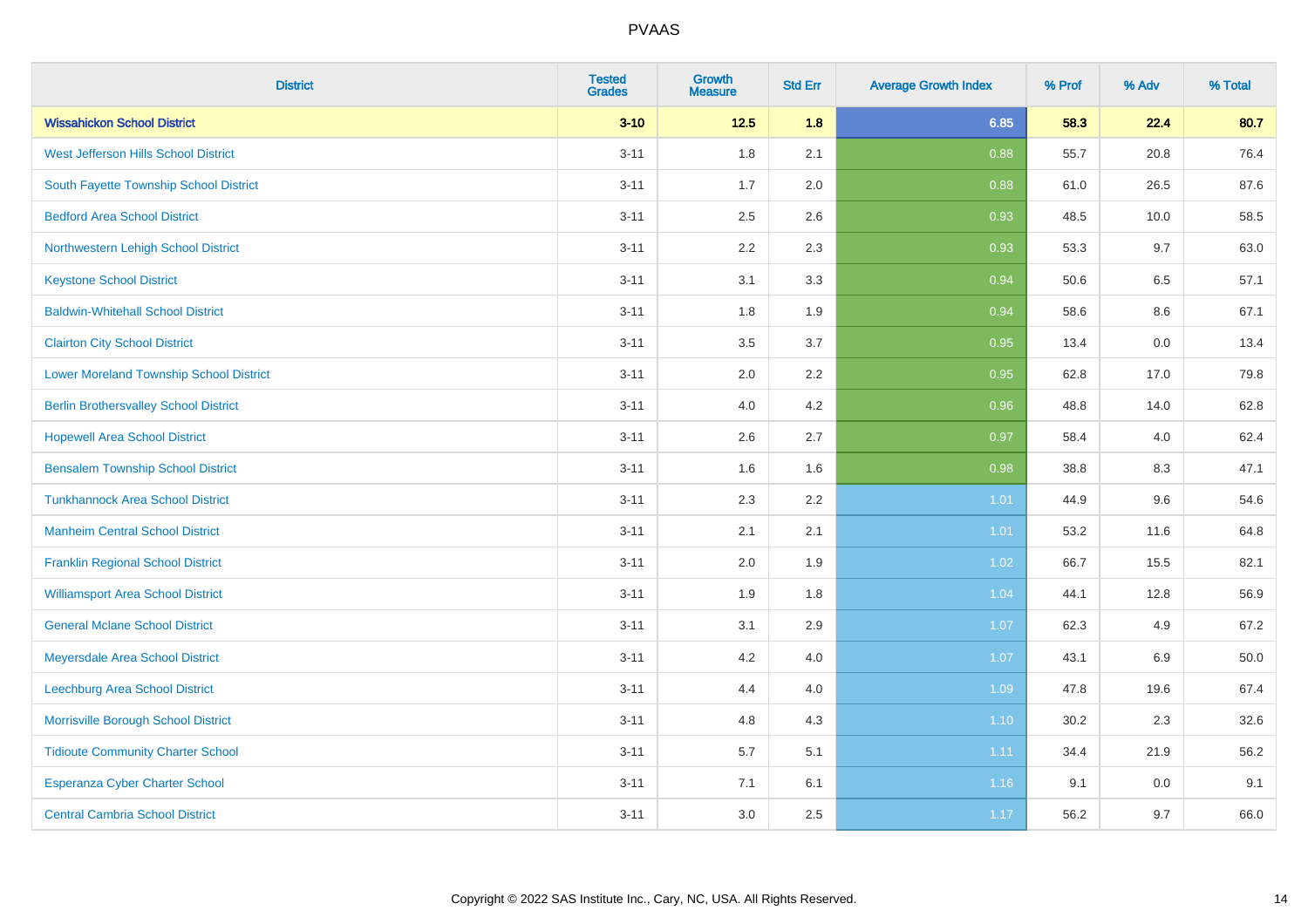| <b>District</b>                           | <b>Tested</b><br><b>Grades</b> | <b>Growth</b><br><b>Measure</b> | <b>Std Err</b> | <b>Average Growth Index</b> | % Prof | % Adv | % Total |
|-------------------------------------------|--------------------------------|---------------------------------|----------------|-----------------------------|--------|-------|---------|
| <b>Wissahickon School District</b>        | $3 - 10$                       | $12.5$                          | 1.8            | 6.85                        | 58.3   | 22.4  | 80.7    |
| <b>Port Allegany School District</b>      | $3 - 11$                       | 4.4                             | 3.6            | 1.21                        | 28.1   | 9.4   | 37.5    |
| <b>Halifax Area School District</b>       | $3 - 11$                       | 4.7                             | 3.9            | 1.22                        | 61.5   | 9.6   | 71.2    |
| <b>Line Mountain School District</b>      | $3 - 11$                       | 4.1                             | 3.2            | 1.27                        | 52.9   | 9.2   | 62.1    |
| <b>Fairview School District</b>           | $3 - 11$                       | 3.4                             | 2.6            | 1.32                        | 57.2   | 17.6  | 74.8    |
| <b>Spring Cove School District</b>        | $3 - 11$                       | 3.4                             | 2.5            | 1.33                        | 47.8   | 12.7  | 60.4    |
| <b>Ligonier Valley School District</b>    | $3 - 11$                       | 4.2                             | 3.1            | 1.34                        | 59.1   | 10.3  | 69.5    |
| <b>Pottsgrove School District</b>         | $3 - 11$                       | $2.8\,$                         | 2.0            | 1.35                        | 44.0   | 10.0  | 53.9    |
| <b>Methacton School District</b>          | $3 - 11$                       | 2.5                             | 1.7            | 1.43                        | 62.5   | 16.4  | 79.0    |
| <b>Towanda Area School District</b>       | $3 - 11$                       | 4.0                             | 2.8            | 1.44                        | 39.4   | 6.6   | 46.0    |
| <b>Punxsutawney Area School District</b>  | $3 - 11$                       | 4.2                             | 2.9            | 1.45                        | 55.0   | 5.5   | 60.6    |
| <b>Everett Area School District</b>       | $3 - 11$                       | 5.0                             | 3.4            | 1.47                        | 60.5   | 1.3   | 61.8    |
| New Brighton Area School District         | $3 - 11$                       | 4.6                             | 3.1            | 1.47                        | 60.9   | 5.8   | 66.7    |
| <b>Burrell School District</b>            | $3 - 11$                       | 4.5                             | 3.1            | 1.48                        | 58.5   | 13.8  | 72.3    |
| <b>Warrior Run School District</b>        | $3 - 11$                       | 4.6                             | 3.0            | $1.51$                      | 40.9   | 8.1   | 49.0    |
| <b>Armstrong School District</b>          | $3 - 11$                       | 2.6                             | 1.7            | 1.53                        | 51.5   | 6.1   | 57.6    |
| <b>Pleasant Valley School District</b>    | $3 - 11$                       | 3.1                             | 2.0            | 1.57                        | 57.2   | 5.5   | 62.8    |
| Millersburg Area School District          | $3 - 11$                       | 6.2                             | 3.8            | 1.63                        | 51.8   | 7.4   | 59.3    |
| <b>Conrad Weiser Area School District</b> | $3 - 11$                       | 3.6                             | 2.2            | 1.63                        | 52.1   | 2.1   | 54.2    |
| <b>Central Bucks School District</b>      | $3 - 11$                       | 1.6                             | 0.9            | 1.66                        | 63.0   | 16.8  | 79.8    |
| <b>Reach Cyber Charter School</b>         | $3 - 11$                       | 8.1                             | 4.7            | 1.72                        | 42.4   | 4.6   | 47.0    |
| <b>Northgate School District</b>          | $3 - 11$                       | 6.3                             | 3.6            | 1.73                        | 53.3   | 16.7  | 70.0    |
| <b>Bentworth School District</b>          | $3 - 11$                       | 5.7                             | 3.2            | 1.75                        | 44.2   | 19.5  | 63.6    |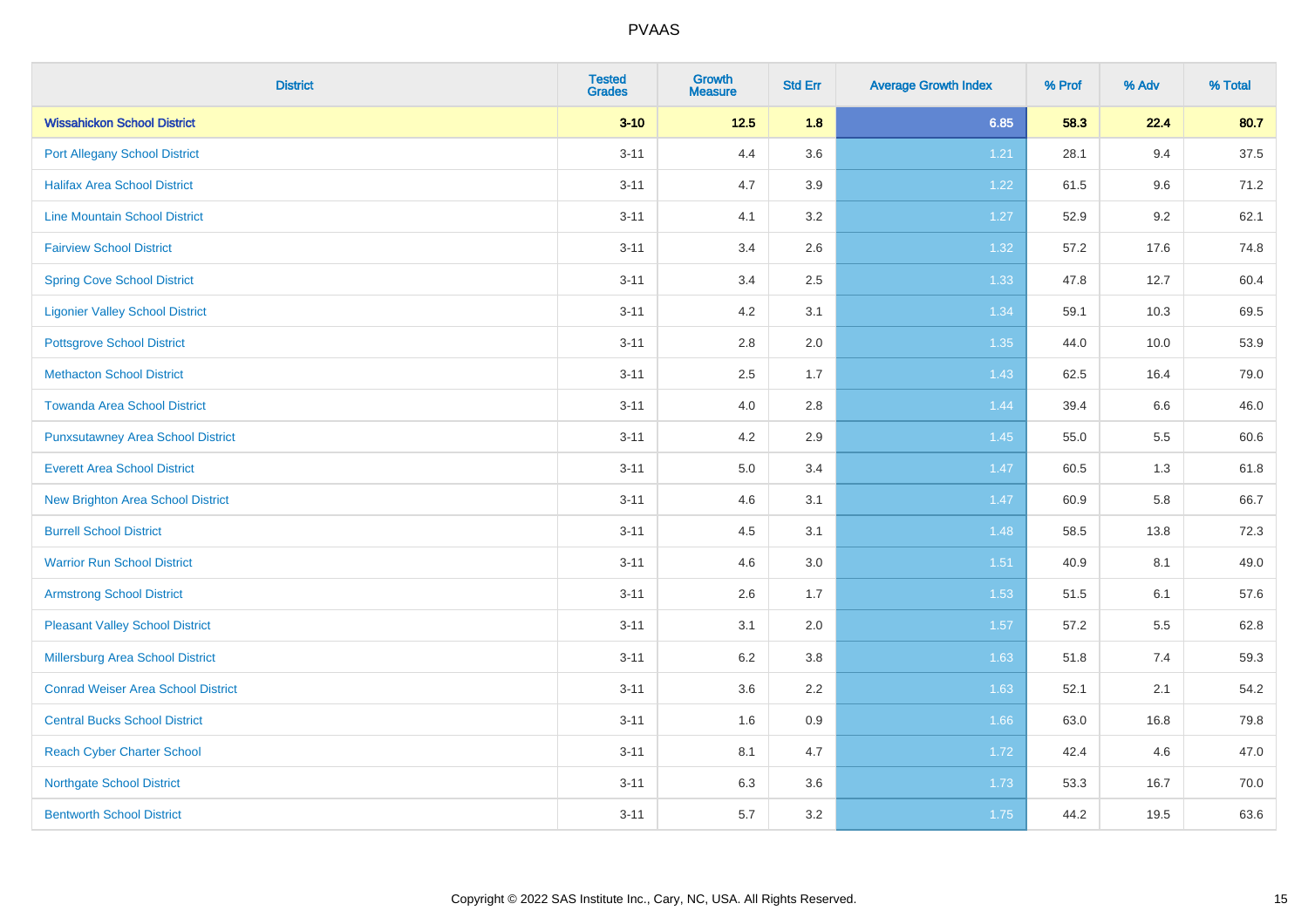| <b>District</b>                                  | <b>Tested</b><br><b>Grades</b> | <b>Growth</b><br><b>Measure</b> | <b>Std Err</b> | <b>Average Growth Index</b> | % Prof | % Adv | % Total |
|--------------------------------------------------|--------------------------------|---------------------------------|----------------|-----------------------------|--------|-------|---------|
| <b>Wissahickon School District</b>               | $3 - 10$                       | $12.5$                          | 1.8            | 6.85                        | 58.3   | 22.4  | 80.7    |
| <b>Salisbury Township School District</b>        | $3 - 11$                       | 6.3                             | 3.6            | 1.77                        | 46.2   | 6.6   | 52.8    |
| York Academy Regional Charter School             | $3 - 11$                       | 9.0                             | 5.0            | 1.79                        | 55.2   | 0.0   | 55.2    |
| <b>Laurel Highlands School District</b>          | $3 - 11$                       | 4.3                             | 2.4            | 1.81                        | 44.9   | 9.6   | 54.5    |
| <b>Hanover Public School District</b>            | $3 - 11$                       | 5.2                             | 2.8            | 1.83                        | 52.2   | 14.4  | 66.7    |
| <b>Blacklick Valley School District</b>          | $3 - 11$                       | $8.0\,$                         | 4.3            | 1.85                        | 34.1   | 0.0   | 34.1    |
| <b>Uniontown Area School District</b>            | $3 - 11$                       | $6.0\,$                         | 3.2            | 1.87                        | 62.4   | 5.9   | 68.2    |
| <b>Sharon City School District</b>               | $3 - 11$                       | 4.9                             | 2.6            | 1.87                        | 48.2   | 5.3   | 53.4    |
| <b>Steel Valley School District</b>              | $3 - 11$                       | 6.5                             | 3.4            | 1.89                        | 50.7   | 5.6   | 56.3    |
| <b>Western Wayne School District</b>             | $3 - 11$                       | $5.6\,$                         | 2.9            | 1.93                        | 41.3   | 17.4  | 58.7    |
| <b>Blackhawk School District</b>                 | $3 - 11$                       | 4.7                             | 2.3            | 2.01                        | 55.8   | 8.8   | 64.6    |
| <b>Millcreek Township School District</b>        | $3 - 11$                       | 3.1                             | 1.5            | 2.06                        | 55.6   | 14.2  | 69.7    |
| <b>Coudersport Area School District</b>          | $3 - 11$                       | 7.7                             | 3.7            | 2.06                        | 55.7   | 8.2   | 63.9    |
| <b>Keystone Oaks School District</b>             | $3 - 11$                       | $5.5\,$                         | 2.6            | 2.07                        | 53.2   | 12.1  | 65.4    |
| Community Academy Of Philadelphia Charter School | $3 - 11$                       | 5.8                             | 2.7            | 2.12                        | 26.7   | 0.9   | 27.6    |
| Pennsylvania Leadership Charter School           | $3 - 11$                       | 4.6                             | 2.2            | 2.13                        | 55.4   | 11.2  | 66.7    |
| <b>Allegheny Valley School District</b>          | $3 - 11$                       | 8.5                             | 3.9            | 2.17                        | 53.1   | 12.2  | 65.3    |
| <b>Carlynton School District</b>                 | $3 - 11$                       | 7.3                             | 3.3            | 2.22                        | 41.0   | 10.5  | 51.6    |
| <b>Agora Cyber Charter School</b>                | $3 - 11$                       | 5.8                             | 2.6            | 2.28                        | 42.8   | 6.6   | 49.4    |
| <b>Wilson Area School District</b>               | $3 - 11$                       | 6.0                             | 2.6            | 2.30                        | 48.7   | 8.5   | 57.2    |
| <b>Brookville Area School District</b>           | $3 - 11$                       | 6.9                             | 3.0            | 2.30                        | 55.2   | 15.6  | 70.8    |
| <b>Richland School District</b>                  | $3 - 11$                       | 6.7                             | 2.9            | 2.33                        | 62.2   | 19.2  | 81.4    |
| <b>Governor Mifflin School District</b>          | $3 - 11$                       | 4.1                             | 1.8            | 2.33                        | 42.5   | 7.2   | 49.7    |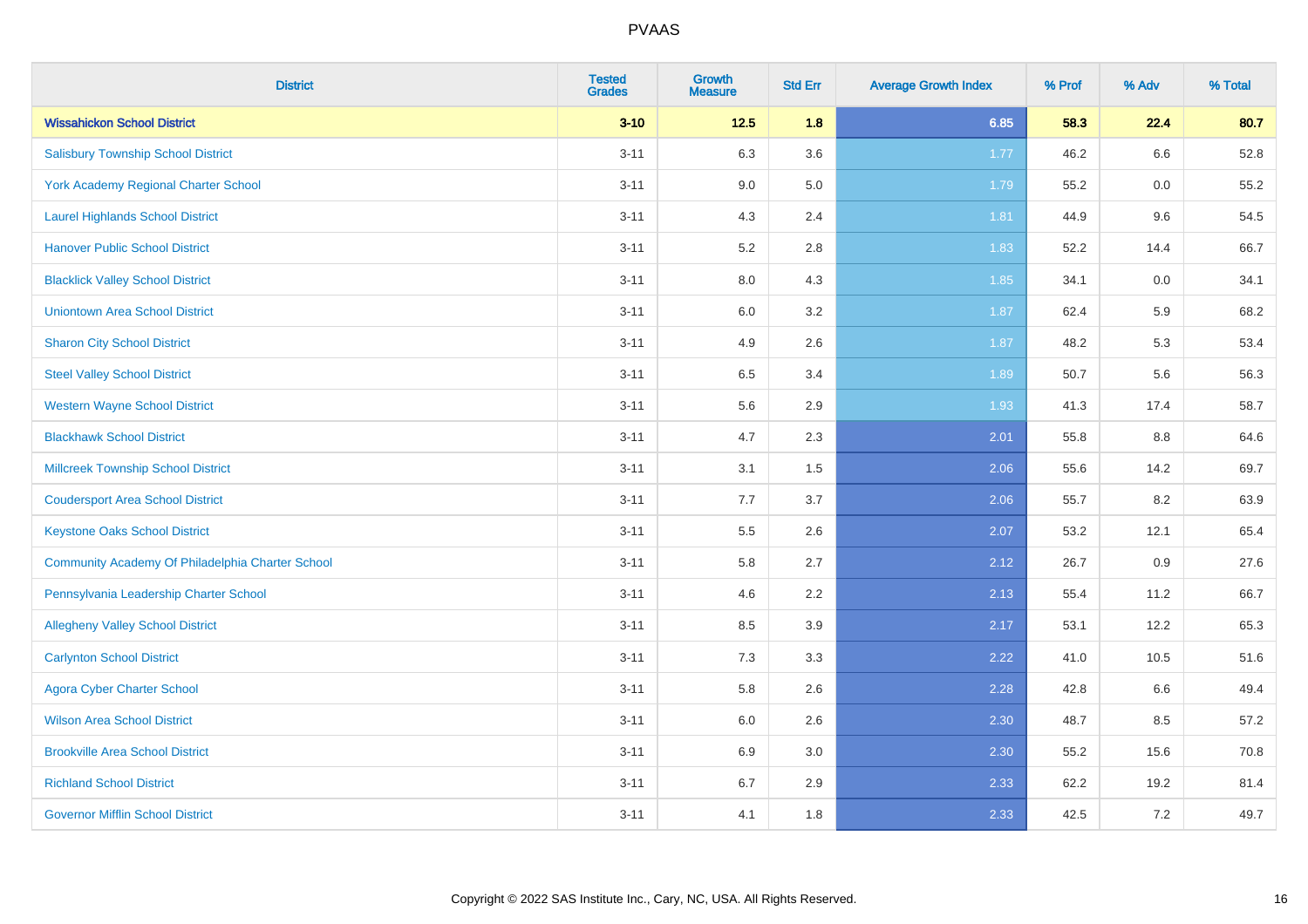| <b>District</b>                             | <b>Tested</b><br><b>Grades</b> | <b>Growth</b><br><b>Measure</b> | <b>Std Err</b> | <b>Average Growth Index</b> | % Prof | % Adv | % Total |
|---------------------------------------------|--------------------------------|---------------------------------|----------------|-----------------------------|--------|-------|---------|
| <b>Wissahickon School District</b>          | $3 - 10$                       | $12.5$                          | 1.8            | 6.85                        | 58.3   | 22.4  | 80.7    |
| <b>Franklin Area School District</b>        | $3 - 11$                       | 6.6                             | 2.8            | 2.34                        | 48.2   | 4.5   | 52.7    |
| <b>Hampton Township School District</b>     | $3 - 11$                       | 5.1                             | 2.2            | 2.35                        | 54.0   | 28.2  | 82.2    |
| <b>New Foundations Charter School</b>       | $3 - 11$                       | 5.4                             | 2.2            | 2.41                        | 47.2   | 2.5   | 49.8    |
| <b>Wattsburg Area School District</b>       | $3 - 11$                       | 6.5                             | 2.7            | 2.43                        | 42.7   | 7.6   | 50.3    |
| <b>Belle Vernon Area School District</b>    | $3 - 11$                       | 6.5                             | 2.6            | 2.44                        | 55.6   | 11.1  | 66.7    |
| Wilmington Area School District             | $3 - 11$                       | $7.5\,$                         | 3.0            | 2.48                        | 55.1   | 5.1   | 60.2    |
| <b>Shenandoah Valley School District</b>    | $3 - 11$                       | 9.7                             | 3.9            | 2.49                        | 28.3   | 5.0   | 33.3    |
| Northampton Area School District            | $3 - 11$                       | 4.0                             | 1.6            | 2.51                        | 52.3   | 10.8  | 63.1    |
| <b>Clarion Area School District</b>         | $3 - 11$                       | 10.3                            | 4.1            | 2.51                        | 45.4   | 14.6  | 60.0    |
| Renaissance Academy Charter School          | $3 - 11$                       | 8.3                             | 3.3            | 2.54                        | 45.6   | 22.8  | 68.4    |
| New Hope-Solebury School District           | $3 - 11$                       | 7.5                             | 2.9            | 2.57                        | 68.2   | 22.7  | 90.9    |
| <b>Penncrest School District</b>            | $3 - 11$                       | 5.7                             | 2.2            | 2.57                        | 47.2   | 7.1   | 54.3    |
| <b>Kennett Consolidated School District</b> | $3 - 11$                       | 4.8                             | 1.8            | 2.61                        | 52.5   | 10.7  | 63.2    |
| <b>Spring Grove Area School District</b>    | $3 - 11$                       | 5.6                             | 2.1            | 2.68                        | 55.1   | 15.0  | 70.1    |
| <b>Homer-Center School District</b>         | $3 - 11$                       | 9.7                             | 3.6            | 2.70                        | 45.1   | 17.2  | 62.3    |
| <b>Warwick School District</b>              | $3 - 11$                       | $5.2\,$                         | 1.9            | 2.76                        | 46.4   | 17.0  | 63.3    |
| <b>Peters Township School District</b>      | $3 - 11$                       | 5.0                             | 1.8            | 2.76                        | 59.8   | 26.1  | 85.9    |
| <b>Jenkintown School District</b>           | $3 - 11$                       | 12.5                            | 4.4            | 2.84                        | 54.6   | 29.6  | 84.1    |
| <b>Stroudsburg Area School District</b>     | $3 - 11$                       | 5.5                             | 1.9            | 2.88                        | 48.1   | 4.2   | 52.3    |
| <b>Hollidaysburg Area School District</b>   | $3 - 11$                       | 6.0                             | 2.1            | 2.88                        | 57.1   | 12.3  | 69.4    |
| Palmyra Area School District                | $3 - 11$                       | 5.6                             | 1.9            | 2.96                        | 56.4   | 15.6  | 72.0    |
| Montgomery Area School District             | $3 - 11$                       | 10.7                            | 3.6            | 2.96                        | 48.7   | 12.4  | 61.1    |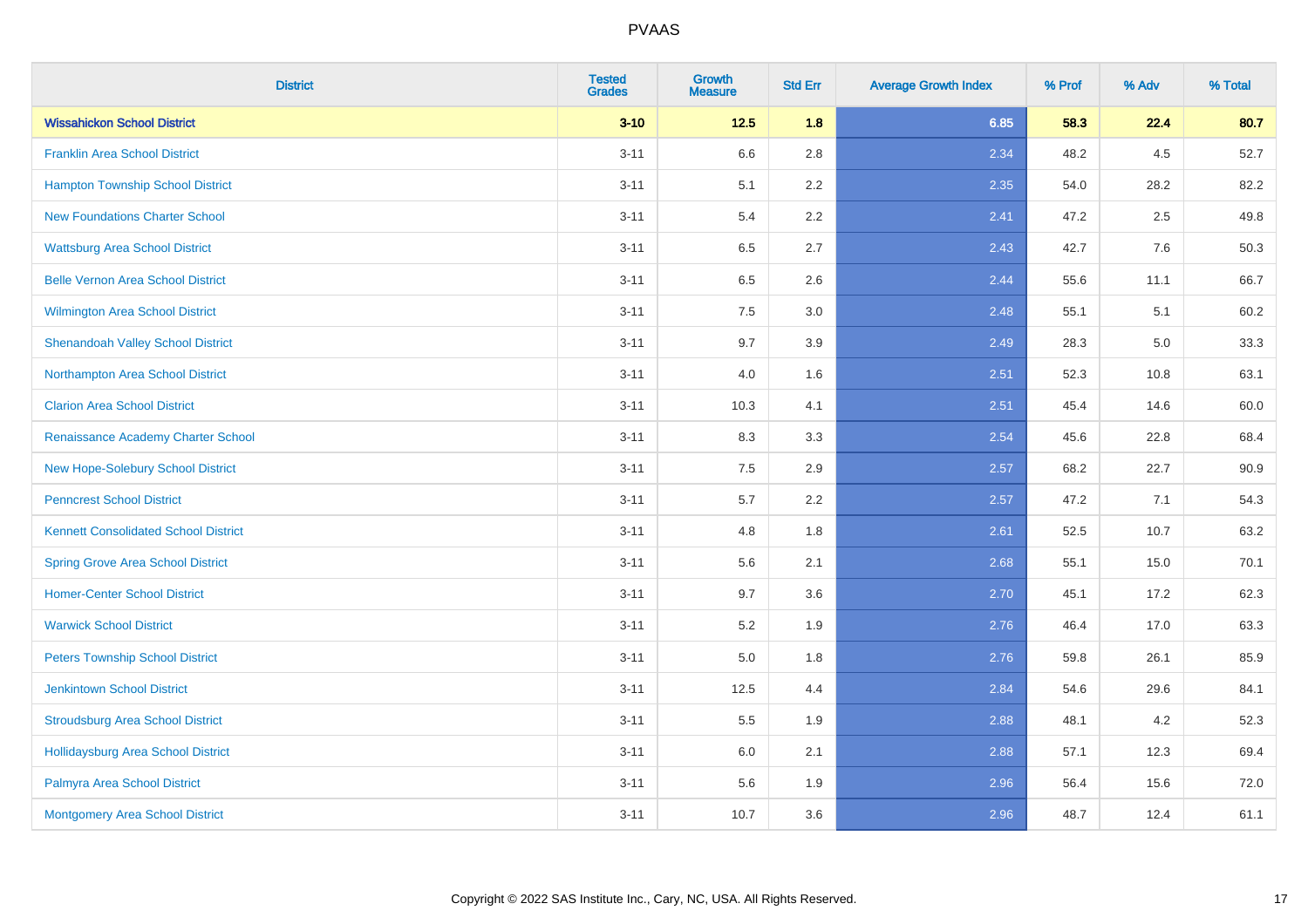| <b>District</b>                                | <b>Tested</b><br><b>Grades</b> | Growth<br><b>Measure</b> | <b>Std Err</b> | <b>Average Growth Index</b> | % Prof | % Adv | % Total |
|------------------------------------------------|--------------------------------|--------------------------|----------------|-----------------------------|--------|-------|---------|
| <b>Wissahickon School District</b>             | $3 - 10$                       | $12.5$                   | 1.8            | 6.85                        | 58.3   | 22.4  | 80.7    |
| <b>Neshaminy School District</b>               | $3 - 11$                       | 4.0                      | 1.3            | 3.02                        | 58.7   | 9.5   | 68.2    |
| <b>Northeastern York School District</b>       | $3 - 11$                       | 5.9                      | 2.0            | 3.03                        | 51.1   | 16.6  | 67.6    |
| Northern Cambria School District               | $3 - 11$                       | 10.0                     | 3.3            | 3.04                        | 47.4   | 5.1   | 52.6    |
| Saint Marys Area School District               | $3 - 11$                       | 7.8                      | 2.6            | 3.04                        | 57.0   | 8.2   | 65.2    |
| <b>Connellsville Area School District</b>      | $3 - 11$                       | 6.1                      | 2.0            | 3.05                        | 45.4   | 7.8   | 53.2    |
| <b>Ephrata Area School District</b>            | $3 - 11$                       | 5.6                      | 1.8            | 3.12                        | 54.7   | 9.5   | 64.2    |
| <b>Avon Grove Charter School</b>               | $3 - 11$                       | 9.0                      | 2.9            | 3.13                        | 58.8   | 16.7  | 75.5    |
| <b>Bethel Park School District</b>             | $3 - 11$                       | 5.6                      | 1.8            | 3.18                        | 65.3   | 18.6  | 83.9    |
| <b>Jamestown Area School District</b>          | $3 - 11$                       | 13.5                     | 4.2            | 3.19                        | 64.4   | 13.3  | 77.8    |
| <b>Sayre Area School District</b>              | $3 - 11$                       | 11.2                     | 3.5            | 3.20                        | 52.2   | 7.5   | 59.7    |
| <b>Wayne Highlands School District</b>         | $3 - 11$                       | 7.8                      | 2.4            | 3.23                        | 52.3   | 13.1  | 65.4    |
| <b>East Penn School District</b>               | $3 - 11$                       | 4.1                      | 1.3            | 3.27                        | 55.8   | 11.5  | 67.3    |
| Mechanicsburg Area School District             | $3 - 11$                       | 5.9                      | 1.8            | 3.29                        | 57.2   | 13.7  | 70.9    |
| <b>Central Dauphin School District</b>         | $3 - 11$                       | 4.4                      | 1.3            | 3.32                        | 53.3   | 7.4   | 60.7    |
| <b>Mastery Charter School - Hardy Williams</b> | $3 - 11$                       | 11.4                     | 3.4            | 3.33                        | 44.3   | 5.7   | 50.0    |
| Pennsylvania Virtual Charter School            | $3 - 11$                       | 11.8                     | 3.5            | 3.37                        | 56.5   | 11.1  | 67.6    |
| <b>School Lane Charter School</b>              | $3 - 11$                       | 12.4                     | 3.6            | 3.43                        | 59.1   | 9.8   | 68.9    |
| <b>Whitehall-Coplay School District</b>        | $3 - 11$                       | 6.1                      | 1.8            | 3.45                        | 49.3   | 7.4   | 56.6    |
| <b>Hamburg Area School District</b>            | $3 - 11$                       | 8.9                      | 2.5            | 3.63                        | 43.5   | 8.2   | 51.7    |
| <b>Eastern York School District</b>            | $3 - 11$                       | 9.6                      | 2.6            | 3.71                        | 56.3   | 12.6  | 68.9    |
| <b>Midd-West School District</b>               | $3 - 11$                       | 10.3                     | 2.7            | 3.80                        | 58.0   | 13.4  | 71.4    |
| <b>Octorara Area School District</b>           | $3 - 11$                       | 9.1                      | 2.4            | 3.82                        | 52.1   | 8.5   | 60.6    |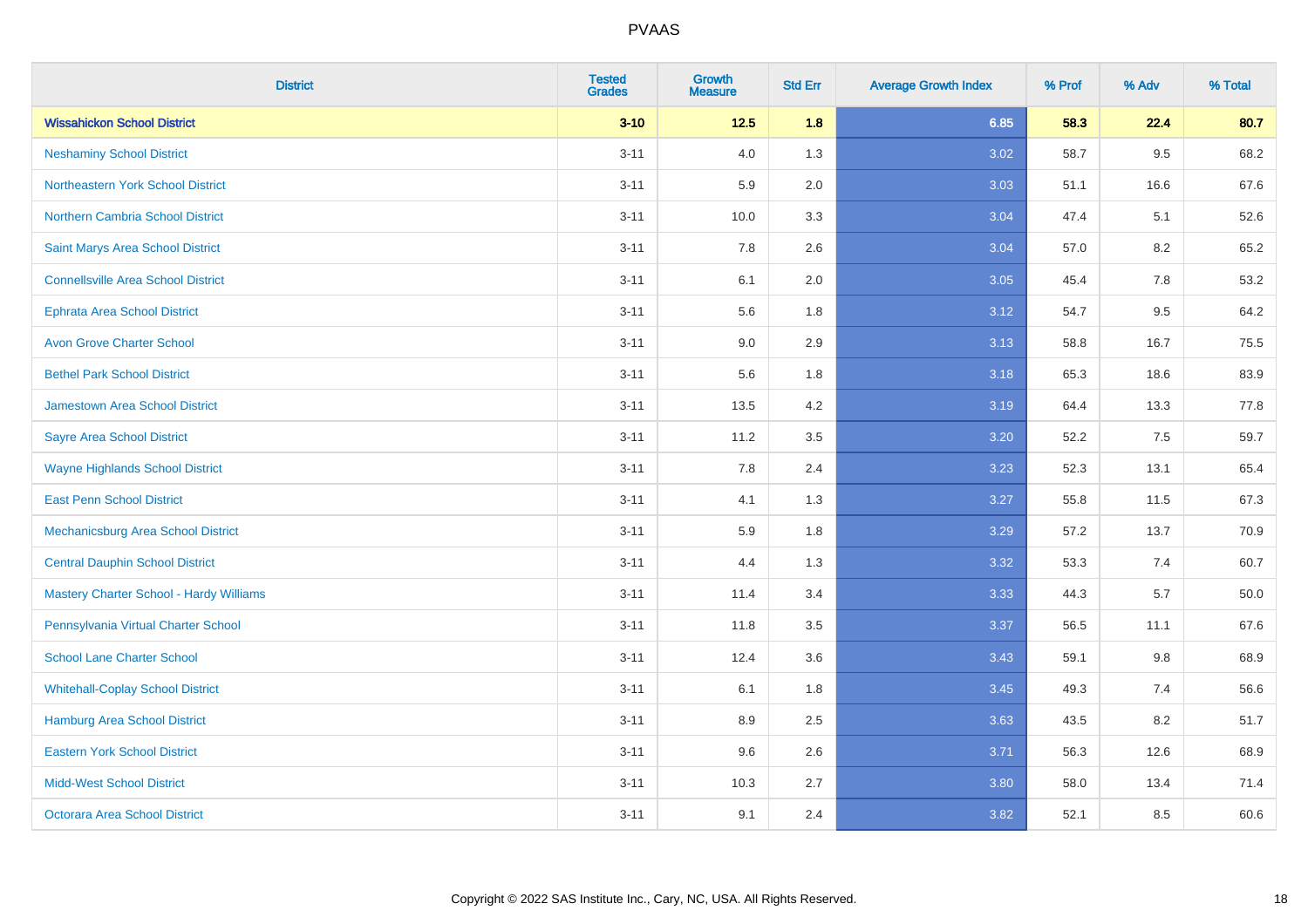| <b>District</b>                               | <b>Tested</b><br><b>Grades</b> | <b>Growth</b><br><b>Measure</b> | <b>Std Err</b> | <b>Average Growth Index</b> | % Prof | % Adv | % Total |
|-----------------------------------------------|--------------------------------|---------------------------------|----------------|-----------------------------|--------|-------|---------|
| <b>Wissahickon School District</b>            | $3 - 10$                       | $12.5$                          | 1.8            | 6.85                        | 58.3   | 22.4  | 80.7    |
| Eastern Lebanon County School District        | $3 - 11$                       | 8.6                             | 2.2            | 3.84                        | 48.8   | 11.4  | 60.3    |
| <b>Lake-Lehman School District</b>            | $3 - 11$                       | 10.8                            | 2.7            | 3.93                        | 55.3   | 7.9   | 63.2    |
| <b>Greenwood School District</b>              | $3 - 11$                       | 15.9                            | 3.9            | 4.11                        | 50.0   | 25.0  | 75.0    |
| <b>Moon Area School District</b>              | $3 - 11$                       | 8.2                             | 1.9            | 4.25                        | 58.7   | 18.5  | 77.2    |
| <b>Parkland School District</b>               | $3 - 11$                       | 5.3                             | 1.2            | 4.30                        | 58.0   | 22.3  | 80.4    |
| <b>Iroquois School District</b>               | $3 - 11$                       | 13.1                            | 3.0            | 4.35                        | 48.2   | 7.8   | 56.0    |
| <b>Spring-Ford Area School District</b>       | $3 - 11$                       | 6.0                             | 1.3            | 4.46                        | 60.8   | 16.5  | 77.4    |
| Northern Bedford County School District       | $3 - 11$                       | 16.5                            | 3.6            | 4.58                        | 51.7   | 20.0  | 71.7    |
| <b>Littlestown Area School District</b>       | $3 - 11$                       | 11.4                            | 2.5            | 4.62                        | 55.2   | 10.4  | 65.6    |
| <b>Conestoga Valley School District</b>       | $3 - 11$                       | 8.7                             | 1.8            | 4.69                        | 60.3   | 13.5  | 73.8    |
| <b>Derry Area School District</b>             | $3 - 11$                       | 13.2                            | 2.8            | 4.69                        | 60.0   | 12.5  | 72.5    |
| <b>Fort Leboeuf School District</b>           | $3 - 11$                       | 11.7                            | 2.5            | 4.73                        | 48.5   | 21.1  | 69.6    |
| <b>Shippensburg Area School District</b>      | $3 - 11$                       | 9.3                             | 1.9            | 4.84                        | 53.1   | 10.2  | 63.3    |
| <b>York Suburban School District</b>          | $3 - 11$                       | 10.1                            | 2.1            | 4.91                        | 53.5   | 27.8  | 81.3    |
| <b>West Perry School District</b>             | $3 - 11$                       | 12.5                            | 2.5            | 4.99                        | 56.6   | 8.4   | 65.0    |
| <b>Cornwall-Lebanon School District</b>       | $3 - 11$                       | 8.3                             | 1.6            | 5.08                        | 47.2   | 8.4   | 55.6    |
| <b>Cocalico School District</b>               | $3 - 11$                       | 10.6                            | 2.0            | 5.18                        | 50.8   | 14.1  | 64.8    |
| <b>Haverford Township School District</b>     | $3 - 11$                       | 8.0                             | 1.5            | 5.27                        | 53.0   | 25.5  | 78.6    |
| Fox Chapel Area School District               | $3 - 11$                       | 9.8                             | 1.8            | 5.36                        | 56.6   | 28.6  | 85.2    |
| <b>Mifflin County School District</b>         | $3 - 11$                       | 9.1                             | 1.7            | 5.49                        | 47.1   | 6.7   | 53.8    |
| <b>Unionville-Chadds Ford School District</b> | $3 - 11$                       | 17.1                            | 3.1            | 5.51                        | 68.1   | 13.2  | 81.3    |
| <b>Mountain View School District</b>          | $3 - 11$                       | 20.9                            | 3.5            | 5.91                        | 57.8   | 20.3  | 78.1    |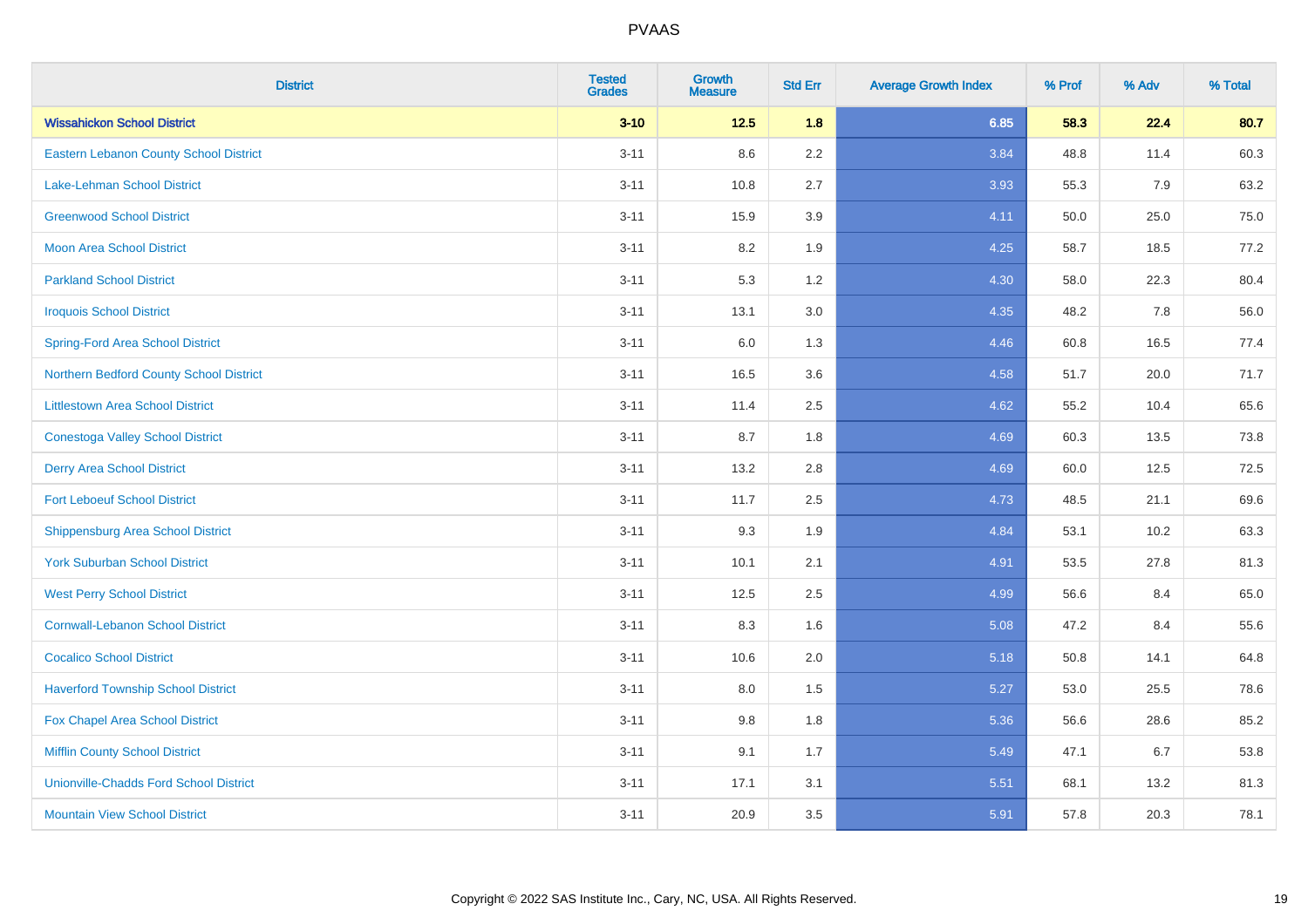| <b>District</b>                          | <b>Tested</b><br><b>Grades</b> | <b>Growth</b><br><b>Measure</b> | <b>Std Err</b> | <b>Average Growth Index</b> | % Prof | % Adv | % Total |
|------------------------------------------|--------------------------------|---------------------------------|----------------|-----------------------------|--------|-------|---------|
| <b>Wissahickon School District</b>       | $3 - 10$                       | $12.5$                          | 1.8            | 6.85                        | 58.3   | 22.4  | 80.7    |
| <b>Saucon Valley School District</b>     | $3 - 11$                       | 14.7                            | 2.5            | 5.98                        | 48.7   | 20.2  | 69.0    |
| <b>Abington Heights School District</b>  | $3 - 11$                       | 13.5                            | 2.2            | 6.27                        | 58.3   | 16.2  | 74.5    |
| <b>Pine-Richland School District</b>     | $3 - 11$                       | 11.5                            | 1.8            | 6.31                        | 60.6   | 24.4  | 85.0    |
| <b>Deer Lakes School District</b>        | $3 - 11$                       | 17.0                            | 2.7            | 6.32                        | 61.5   | 16.4  | 77.9    |
| <b>Hazleton Area School District</b>     | $3 - 11$                       | 9.6                             | 1.4            | 6.77                        | 45.0   | 7.8   | 52.9    |
| Southern York County School District     | $3 - 11$                       | 14.2                            | 2.1            | 6.91                        | 55.1   | 18.1  | 73.1    |
| <b>Delaware Valley School District</b>   | $3 - 11$                       | 12.6                            | 1.8            | 6.93                        | 55.2   | 16.2  | 71.4    |
| <b>Reading School District</b>           | $3 - 11$                       | 10.1                            | 1.4            | 7.25                        | 24.7   | 2.4   | 27.2    |
| <b>Valley View School District</b>       | $3 - 11$                       | 18.1                            | 2.4            | 7.42                        | 53.7   | 14.7  | 68.4    |
| Pennsylvania Cyber Charter School        | $3 - 11$                       | 11.6                            | 1.5            | 7.54                        | 46.3   | 5.0   | 51.3    |
| <b>Upper Merion Area School District</b> | $3 - 11$                       | 15.3                            | 2.0            | 7.62                        | 59.3   | 19.3  | 78.6    |
| <b>Council Rock School District</b>      | $3 - 11$                       | 8.9                             | 1.2            | 7.65                        | 62.8   | 16.6  | 79.4    |
| <b>Penn-Trafford School District</b>     | $3 - 11$                       | 13.4                            | 1.7            | 7.87                        | 62.3   | 21.9  | 84.2    |
| <b>Pennsbury School District</b>         | $3 - 11$                       | 11.7                            | 1.5            | 7.90                        | 60.1   | 21.3  | 81.3    |
| <b>Great Valley School District</b>      | $3 - 11$                       | 15.0                            | 1.9            | 7.98                        | 50.0   | 35.0  | 85.0    |
| Northern York County School District     | $3 - 11$                       | 15.6                            | 2.0            | 7.98                        | 57.4   | 11.5  | 68.8    |
| <b>Springfield School District</b>       | $3 - 11$                       | 13.8                            | 1.7            | 7.99                        | 60.9   | 21.5  | 82.4    |
| <b>Bethlehem Area School District</b>    | $3 - 11$                       | 9.3                             | 1.1            | 8.15                        | 44.7   | 12.0  | 56.7    |
| <b>Colonial School District</b>          | $3 - 11$                       | 14.0                            | 1.7            | 8.21                        | 60.2   | 19.6  | 79.8    |
| <b>Souderton Area School District</b>    | $3 - 11$                       | 12.4                            | 1.5            | 8.28                        | 61.7   | 15.2  | 76.9    |
| <b>North Penn School District</b>        | $3 - 11$                       | 9.1                             | 1.1            | 8.36                        | 55.8   | 17.0  | 72.8    |
| <b>Dallastown Area School District</b>   | $3 - 11$                       | 13.5                            | 1.5            | 8.84                        | 56.0   | 17.9  | 73.8    |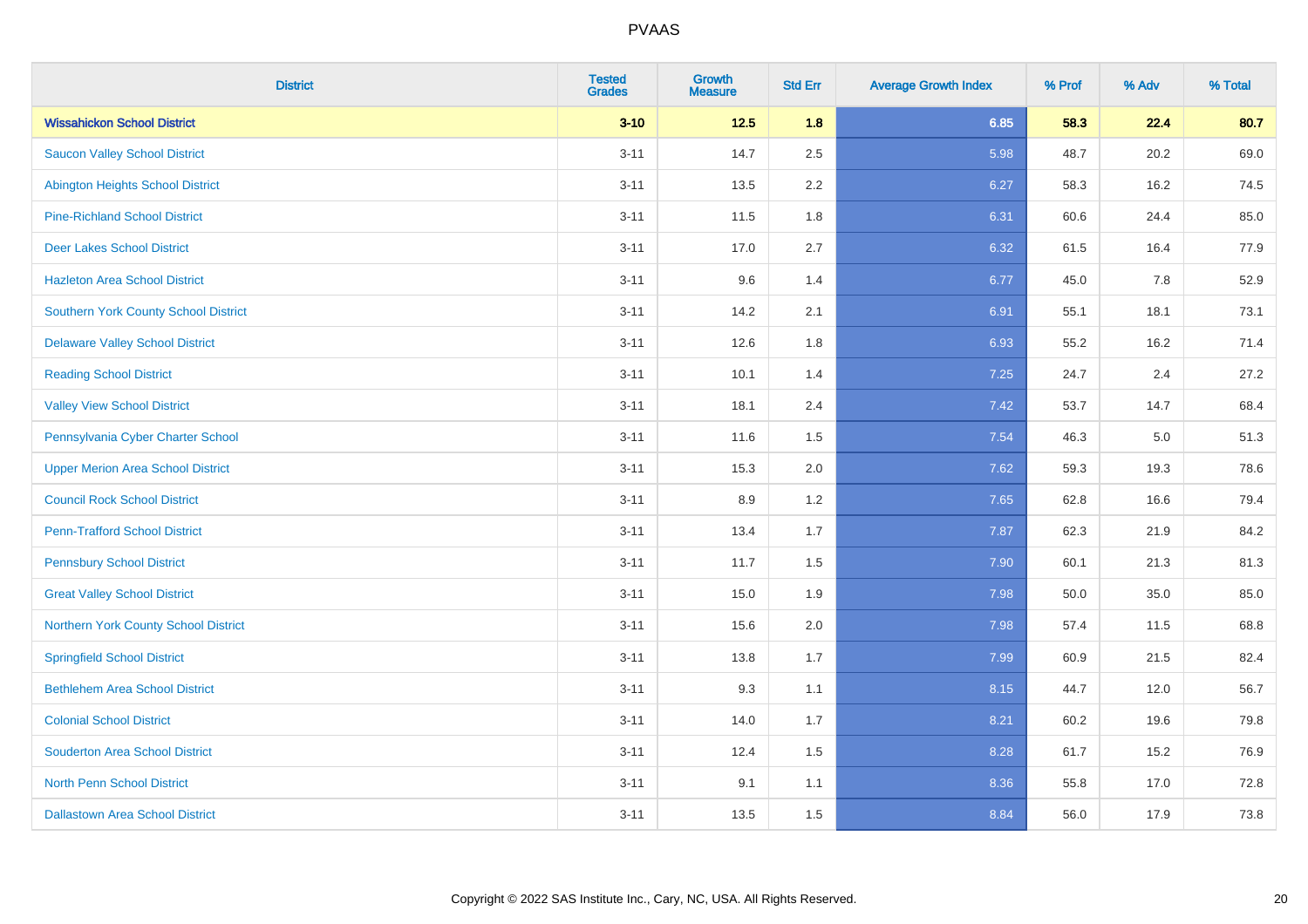| <b>District</b>                           | <b>Tested</b><br><b>Grades</b> | Growth<br><b>Measure</b> | <b>Std Err</b> | <b>Average Growth Index</b> | % Prof | % Adv   | % Total |
|-------------------------------------------|--------------------------------|--------------------------|----------------|-----------------------------|--------|---------|---------|
| <b>Wissahickon School District</b>        | $3 - 10$                       | $12.5$                   | 1.8            | 6.85                        | 58.3   | 22.4    | 80.7    |
| <b>Norwin School District</b>             | $3 - 11$                       | 18.0                     | 1.7            | 10.37                       | 58.5   | 27.0    | 85.4    |
| <b>West Chester Area School District</b>  | $3 - 11$                       | 12.6                     | 1.2            | 10.38                       | 66.8   | 20.2    | 87.0    |
| <b>Upper Saint Clair School District</b>  | $3 - 11$                       | 18.5                     | 1.7            | 10.65                       | 61.8   | 30.1    | 91.9    |
| Downingtown Area School District          | $3 - 11$                       | 12.1                     | 1.1            | 10.67                       | 60.0   | 23.5    | 83.6    |
| <b>Upper Perkiomen School District</b>    | $3 - 11$                       | 22.1                     | 2.1            | 10.74                       | 57.7   | 13.2    | 70.9    |
| <b>North Allegheny School District</b>    | $3 - 11$                       | 17.4                     | 1.3            | 13.52                       | 59.5   | 28.1    | 87.6    |
| <b>State College Area School District</b> | $3 - 11$                       | 20.5                     | 1.4            | 14.33                       | 58.0   | 25.9    | 84.0    |
| <b>Lower Merion School District</b>       | $3 - 11$                       | 19.0                     | 1.3            | 14.93                       | 55.6   | 29.9    | 85.5    |
| <b>York City School District</b>          | $3 - 12$                       | $-28.9$                  | 2.1            | $-13.59$                    | 6.0    | 0.3     | $6.2\,$ |
| <b>Lancaster School District</b>          | $3 - 12$                       | $-15.8$                  | 1.5            | $-10.90$                    | 14.6   | 2.3     | 16.9    |
| <b>Erie City School District</b>          | $3 - 12$                       | $-14.5$                  | 1.6            | $-9.26$                     | 25.4   | 3.0     | 28.4    |
| Norristown Area School District           | $3 - 12$                       | $-12.8$                  | 1.6            | $-7.98$                     | 23.5   | 2.3     | 25.7    |
| <b>Tulpehocken Area School District</b>   | $3 - 12$                       | $-13.7$                  | 2.8            | $-4.81$                     | 36.7   | 2.8     | 39.4    |
| <b>Penns Manor Area School District</b>   | $3 - 12$                       | $-17.0$                  | 3.7            | $-4.52$                     | 29.7   | 3.1     | 32.8    |
| <b>Annville-Cleona School District</b>    | $3 - 12$                       | $-12.1$                  | 2.7            | $-4.46$                     | 34.9   | $7.8\,$ | 42.6    |
| Lampeter-Strasburg School District        | $3 - 12$                       | $-8.6$                   | 2.0            | $-4.33$                     | 55.1   | 9.8     | 64.8    |
| <b>West Mifflin Area School District</b>  | $3 - 12$                       | $-12.3$                  | 2.9            | $-4.22$                     | 39.7   | 10.3    | 50.0    |
| Catasauqua Area School District           | $3 - 12$                       | $-12.1$                  | 3.0            | $-4.00$                     | 36.8   | 7.6     | 44.3    |
| <b>Bradford Area School District</b>      | $3 - 12$                       | $-9.3$                   | 2.4            | $-3.87$                     | 45.8   | 8.3     | 54.2    |
| Northern Lehigh School District           | $3 - 12$                       | $-10.4$                  | 2.7            | $-3.82$                     | 28.0   | 9.3     | 37.3    |
| <b>Interboro School District</b>          | $3 - 12$                       | $-7.3$                   | 2.1            | $-3.43$                     | 46.6   | 4.8     | 51.4    |
| <b>Tamaqua Area School District</b>       | $3 - 12$                       | $-8.2$                   | 2.5            | $-3.24$                     | 44.5   | 1.9     | 46.4    |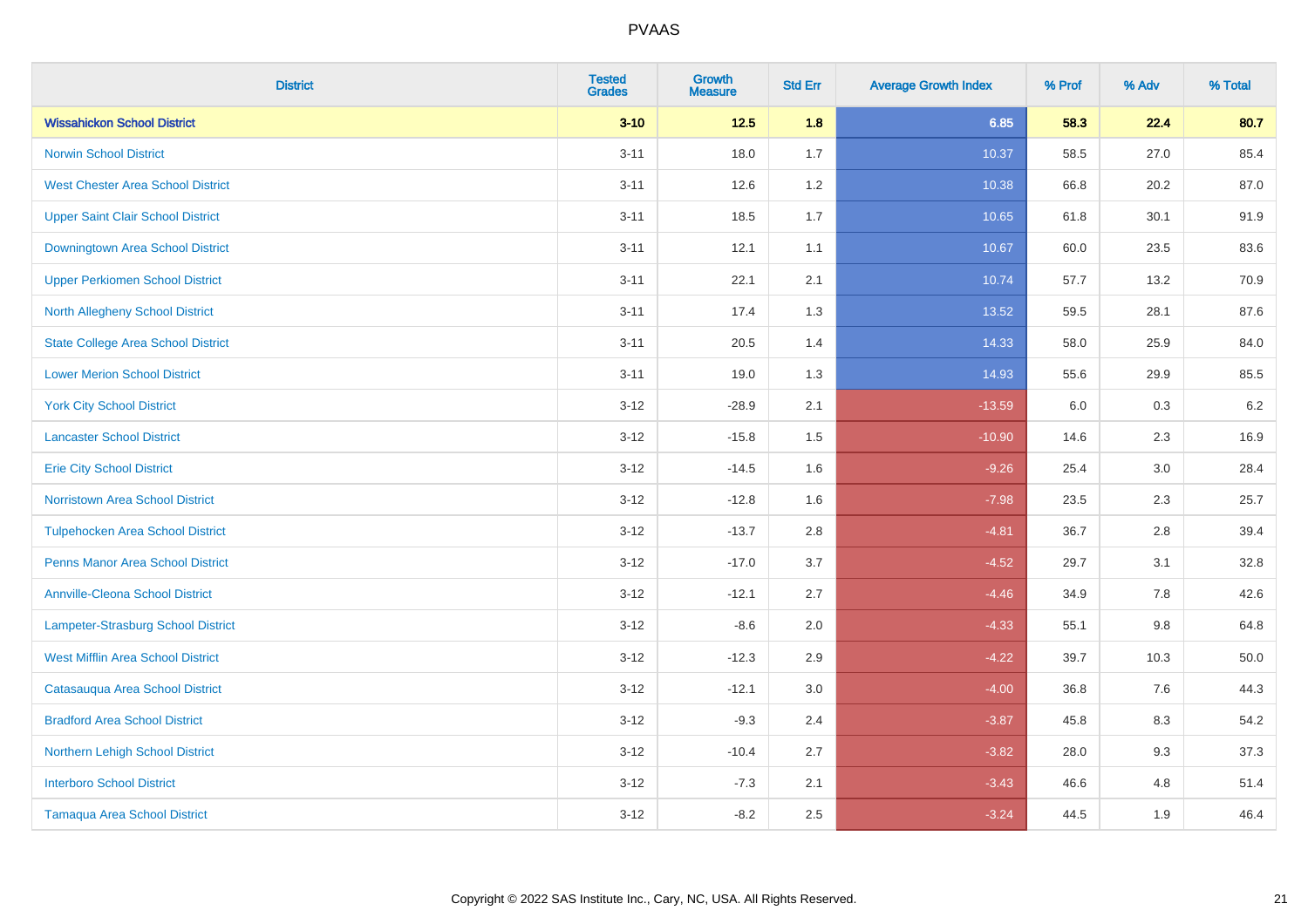| <b>District</b>                                 | <b>Tested</b><br><b>Grades</b> | <b>Growth</b><br><b>Measure</b> | <b>Std Err</b> | <b>Average Growth Index</b> | % Prof | % Adv   | % Total |
|-------------------------------------------------|--------------------------------|---------------------------------|----------------|-----------------------------|--------|---------|---------|
| <b>Wissahickon School District</b>              | $3 - 10$                       | $12.5$                          | 1.8            | 6.85                        | 58.3   | 22.4    | 80.7    |
| <b>Waynesboro Area School District</b>          | $3 - 12$                       | $-6.1$                          | 1.9            | $-3.20$                     | 50.0   | $6.8\,$ | 56.8    |
| <b>Conneaut School District</b>                 | $3 - 12$                       | $-7.5$                          | 2.6            | $-2.91$                     | 38.4   | 7.4     | 45.8    |
| <b>Easton Area School District</b>              | $3 - 12$                       | $-4.1$                          | 1.4            | $-2.91$                     | 39.9   | 4.0     | 43.9    |
| <b>Union City Area School District</b>          | $3-12$                         | $-10.2$                         | 3.6            | $-2.87$                     | 42.9   | 3.2     | 46.0    |
| <b>Northern Potter School District</b>          | $3 - 12$                       | $-13.1$                         | 4.6            | $-2.84$                     | 37.5   | 0.0     | 37.5    |
| <b>Quakertown Community School District</b>     | $3 - 12$                       | $-4.4$                          | 1.6            | $-2.70$                     | 56.5   | 10.0    | 66.6    |
| <b>New Castle Area School District</b>          | $3 - 12$                       | $-6.4$                          | 2.4            | $-2.66$                     | 32.5   | 4.3     | 36.8    |
| Northern Tioga School District                  | $3 - 12$                       | $-7.5$                          | 2.8            | $-2.64$                     | 54.0   | 1.2     | 55.2    |
| <b>Juniata County School District</b>           | $3 - 12$                       | $-4.9$                          | 2.1            | $-2.26$                     | 38.5   | 2.9     | 41.4    |
| <b>Keystone Education Center Charter School</b> | $3 - 12$                       | $-12.9$                         | 5.9            | $-2.19$                     | 28.0   | 0.0     | 28.0    |
| Susquehanna Township School District            | $3 - 12$                       | $-5.8$                          | 2.7            | $-2.17$                     | 36.0   | 5.6     | 41.6    |
| <b>Forest City Regional School District</b>     | $3 - 12$                       | $-6.0$                          | $3.0\,$        | $-1.96$                     | 44.1   | $0.0\,$ | 44.1    |
| <b>Central Columbia School District</b>         | $3 - 12$                       | $-4.8$                          | 2.6            | $-1.86$                     | 53.7   | 14.8    | 68.5    |
| <b>Brownsville Area School District</b>         | $3 - 12$                       | $-7.2$                          | 3.9            | $-1.83$                     | 34.4   | 6.1     | 40.5    |
| <b>Old Forge School District</b>                | $3 - 12$                       | $-5.9$                          | 3.4            | $-1.73$                     | 52.9   | 7.1     | 60.0    |
| <b>Twin Valley School District</b>              | $3 - 12$                       | $-3.6$                          | 2.1            | $-1.69$                     | 49.6   | 7.1     | 56.8    |
| <b>Pottstown School District</b>                | $3 - 12$                       | $-4.0$                          | 2.4            | $-1.68$                     | 29.8   | 1.2     | 31.0    |
| <b>Bristol Borough School District</b>          | $3 - 12$                       | $-4.3$                          | 3.4            | $-1.27$                     | 39.7   | 1.3     | 41.0    |
| <b>Apollo-Ridge School District</b>             | $3 - 12$                       | $-4.7$                          | 3.7            | $-1.24$                     | 50.0   | 10.0    | 60.0    |
| <b>Scranton School District</b>                 | $3-12$                         | $-2.9$                          | 2.4            | $-1.22$                     | 45.6   | 3.6     | 49.1    |
| <b>Chestnut Ridge School District</b>           | $3 - 12$                       | $-3.4$                          | 2.9            | $-1.17$                     | 46.6   | 5.8     | 52.4    |
| <b>Conemaugh Township Area School District</b>  | $3 - 12$                       | $-3.7$                          | 3.4            | $-1.09$                     | 53.8   | 17.6    | 71.4    |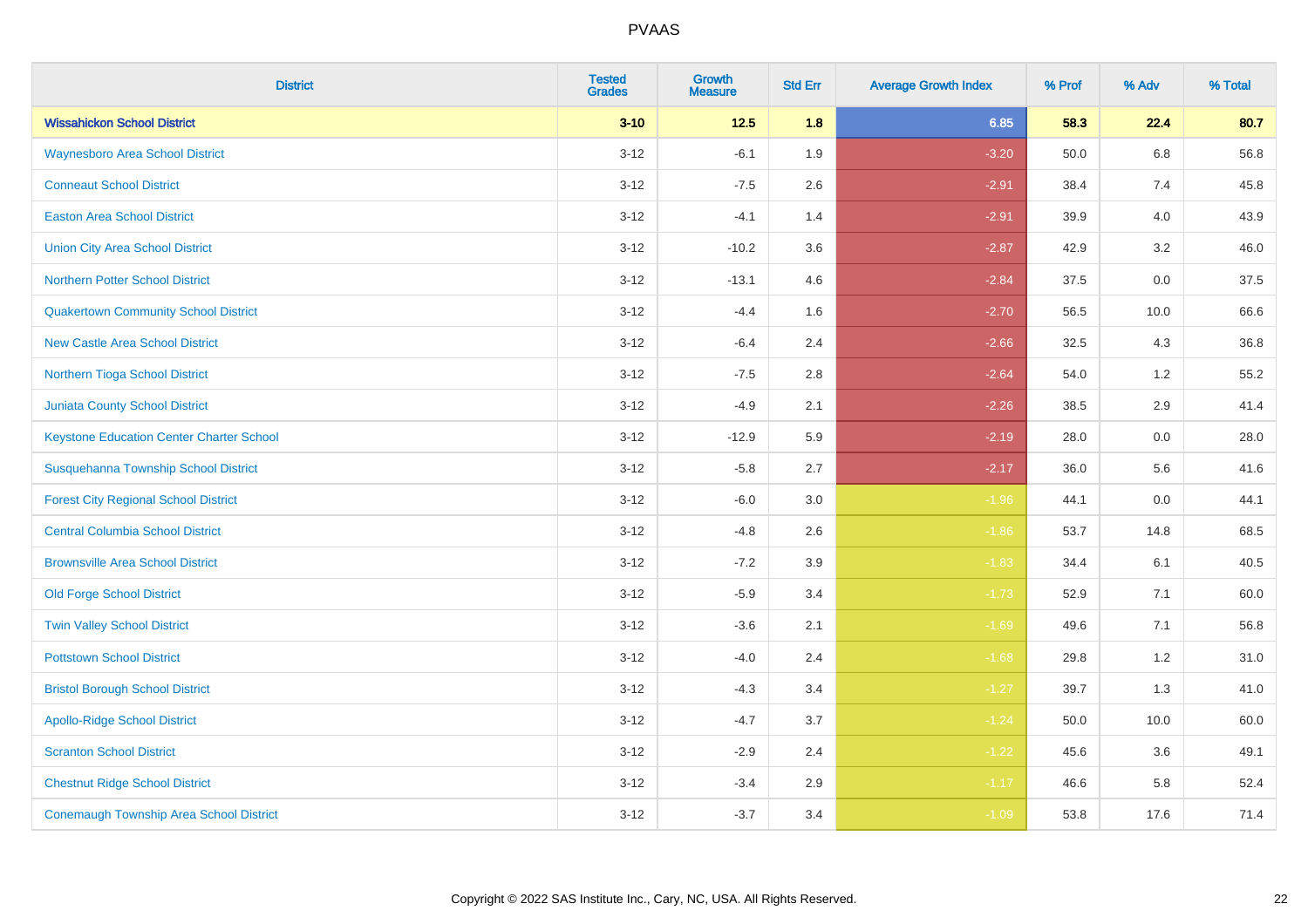| <b>District</b>                               | <b>Tested</b><br><b>Grades</b> | <b>Growth</b><br><b>Measure</b> | <b>Std Err</b> | <b>Average Growth Index</b> | % Prof | % Adv | % Total |
|-----------------------------------------------|--------------------------------|---------------------------------|----------------|-----------------------------|--------|-------|---------|
| <b>Wissahickon School District</b>            | $3 - 10$                       | $12.5$                          | 1.8            | 6.85                        | 58.3   | 22.4  | 80.7    |
| <b>Columbia Borough School District</b>       | $3 - 12$                       | $-3.1$                          | 3.5            | $-0.89$                     | 29.5   | 1.9   | 31.4    |
| <b>Conemaugh Valley School District</b>       | $3 - 12$                       | $-3.2$                          | 4.1            | $-0.78$                     | 48.2   | 5.6   | 53.7    |
| <b>Turkeyfoot Valley Area School District</b> | $3 - 12$                       | $-4.3$                          | 5.6            | $-0.76$                     | 22.0   | 5.1   | 27.1    |
| <b>Clarion-Limestone Area School District</b> | $3 - 12$                       | $-2.5$                          | 4.1            | $-0.60$                     | 56.8   | 6.8   | 63.6    |
| <b>Manheim Township School District</b>       | $3-12$                         | $-0.9$                          | 1.6            | $-0.58$                     | 53.2   | 15.5  | 68.7    |
| <b>Elizabethtown Area School District</b>     | $3 - 12$                       | $-0.9$                          | 1.9            | $-0.47$                     | 50.0   | 11.2  | 61.2    |
| <b>Conewago Valley School District</b>        | $3 - 12$                       | $-0.9$                          | 2.0            | $-0.45$                     | 51.7   | 9.6   | 61.3    |
| <b>Bangor Area School District</b>            | $3 - 12$                       | $-0.9$                          | 2.0            | $-0.43$                     | 44.3   | 4.7   | 49.0    |
| <b>Panther Valley School District</b>         | $3 - 12$                       | $-0.6$                          | 3.3            | $-0.19$                     | 47.9   | 4.3   | 52.1    |
| <b>Millville Area School District</b>         | $3 - 12$                       | $-0.9$                          | 4.7            | $-0.18$                     | 51.4   | 5.4   | 56.8    |
| <b>Kutztown Area School District</b>          | $3 - 12$                       | $-0.2$                          | 3.2            | $-0.05$                     | 55.4   | 13.3  | 68.7    |
| <b>Avella Area School District</b>            | $3 - 12$                       | $-0.3$                          | 4.7            | $-0.05$                     | 49.3   | 14.5  | 63.8    |
| <b>Smethport Area School District</b>         | $3 - 12$                       | 0.6                             | 3.9            | 0.15                        | 37.0   | 1.8   | 38.9    |
| <b>Wyomissing Area School District</b>        | $3 - 12$                       | $0.8\,$                         | 2.6            | 0.33                        | 55.7   | 17.6  | 73.3    |
| <b>Tussey Mountain School District</b>        | $3 - 12$                       | 1.5                             | 3.7            | 0.40                        | 38.6   | 1.8   | 40.4    |
| <b>Newport School District</b>                | $3 - 12$                       | 1.4                             | 3.5            | 0.41                        | 51.5   | 10.3  | 61.8    |
| <b>Roberto Clemente Charter School</b>        | $3 - 12$                       | 2.2                             | 4.9            | 0.45                        | 27.5   | 5.0   | 32.5    |
| <b>Purchase Line School District</b>          | $3 - 12$                       | 1.7                             | 3.5            | 0.47                        | 43.1   | 5.4   | 48.5    |
| <b>Radnor Township School District</b>        | $3 - 12$                       | 1.0                             | 2.1            | 0.50                        | 65.0   | 23.2  | 88.2    |
| <b>Union School District</b>                  | $3 - 12$                       | 2.3                             | 4.2            | 0.54                        | 32.6   | 7.0   | 39.5    |
| Camp Hill School District                     | $3 - 12$                       | 2.3                             | 3.0            | 0.78                        | 53.6   | 17.5  | 71.1    |
| <b>North Clarion County School District</b>   | $3 - 12$                       | 3.7                             | 4.3            | 0.85                        | 67.5   | 15.0  | 82.5    |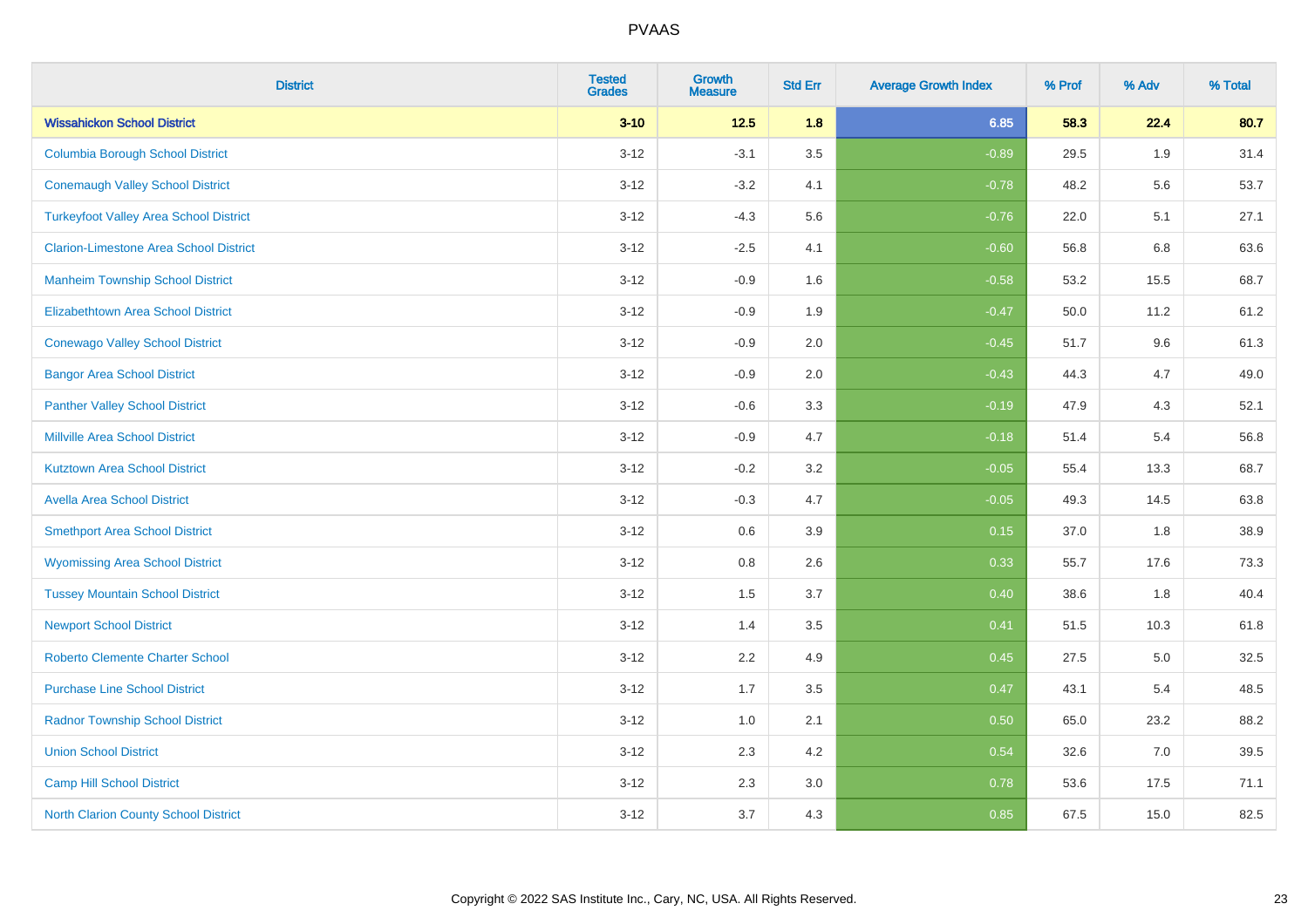| <b>District</b>                                        | <b>Tested</b><br><b>Grades</b> | <b>Growth</b><br><b>Measure</b> | <b>Std Err</b> | <b>Average Growth Index</b> | % Prof | % Adv   | % Total  |
|--------------------------------------------------------|--------------------------------|---------------------------------|----------------|-----------------------------|--------|---------|----------|
| <b>Wissahickon School District</b>                     | $3 - 10$                       | $12.5$                          | 1.8            | 6.85                        | 58.3   | 22.4    | 80.7     |
| <b>Woodland Hills School District</b>                  | $3 - 12$                       | 3.2                             | 2.6            | 1.22                        | 31.4   | $3.6\,$ | $35.0\,$ |
| <b>Donegal School District</b>                         | $3 - 12$                       | 3.1                             | 2.4            | 1.29                        | 60.6   | 9.1     | 69.7     |
| <b>West York Area School District</b>                  | $3 - 12$                       | 3.2                             | 2.3            | 1.38                        | 53.8   | 4.4     | 58.2     |
| <b>Loyalsock Township School District</b>              | $3 - 12$                       | 4.2                             | 2.8            | $1.47$                      | 54.3   | 2.1     | 56.4     |
| <b>Hermitage School District</b>                       | $3 - 12$                       | 3.8                             | 2.4            | 1.60                        | 57.5   | 9.3     | 66.8     |
| <b>Oswayo Valley School District</b>                   | $3 - 12$                       | 8.5                             | 5.0            | 1.68                        | 50.0   | 16.7    | 66.7     |
| <b>Pottsville Area School District</b>                 | $3 - 12$                       | 4.4                             | 2.3            | 1.94                        | 44.8   | 5.4     | 50.2     |
| <b>West Allegheny School District</b>                  | $3 - 12$                       | 4.0                             | 2.1            | 1.96                        | 63.1   | 15.7    | 78.8     |
| Altoona Area School District                           | $3 - 12$                       | 3.3                             | 1.6            | 1.99                        | 47.7   | 8.2     | 55.9     |
| <b>Chester Charter Scholars Academy Charter School</b> | $3 - 12$                       | 8.4                             | 4.1            | 2.03                        | 23.4   | 0.0     | 23.4     |
| South Western School District                          | $3 - 12$                       | 3.9                             | 1.9            | 2.08                        | 60.2   | 8.1     | 68.3     |
| <b>Grove City Area School District</b>                 | $3 - 12$                       | 5.1                             | 2.4            | 2.09                        | 36.4   | 16.5    | 52.8     |
| <b>Eastern Lancaster County School District</b>        | $3 - 12$                       | 4.5                             | 2.2            | 2.09                        | 46.3   | 11.4    | 57.6     |
| Pennsylvania Distance Learning Charter School          | $3 - 12$                       | 9.3                             | 4.2            | 2.22                        | 42.2   | 3.1     | 45.3     |
| Lincoln Leadership Academy Charter School              | $3 - 12$                       | 14.2                            | 6.4            | 2.22                        | 23.5   | $0.0\,$ | 23.5     |
| People For People Charter School                       | $3 - 12$                       | 13.3                            | 5.5            | 2.43                        | 13.5   | 0.0     | 13.5     |
| <b>Wyalusing Area School District</b>                  | $3 - 12$                       | 8.8                             | 3.3            | 2.68                        | 54.6   | 11.7    | 66.2     |
| <b>Hempfield Area School District</b>                  | $3 - 12$                       | 4.6                             | 1.6            | 2.86                        | 53.5   | 20.1    | 73.6     |
| <b>Daniel Boone Area School District</b>               | $3 - 12$                       | 5.7                             | 2.0            | 2.88                        | 51.0   | 11.5    | 62.6     |
| <b>Dover Area School District</b>                      | $3 - 12$                       | 6.0                             | 2.1            | 2.94                        | 52.2   | 6.0     | 58.2     |
| <b>Cranberry Area School District</b>                  | $3 - 12$                       | 9.2                             | 3.0            | 3.04                        | 47.5   | 10.2    | 57.6     |
| Ambridge Area School District                          | $3 - 12$                       | 9.1                             | 2.6            | 3.46                        | 50.4   | 10.7    | 61.1     |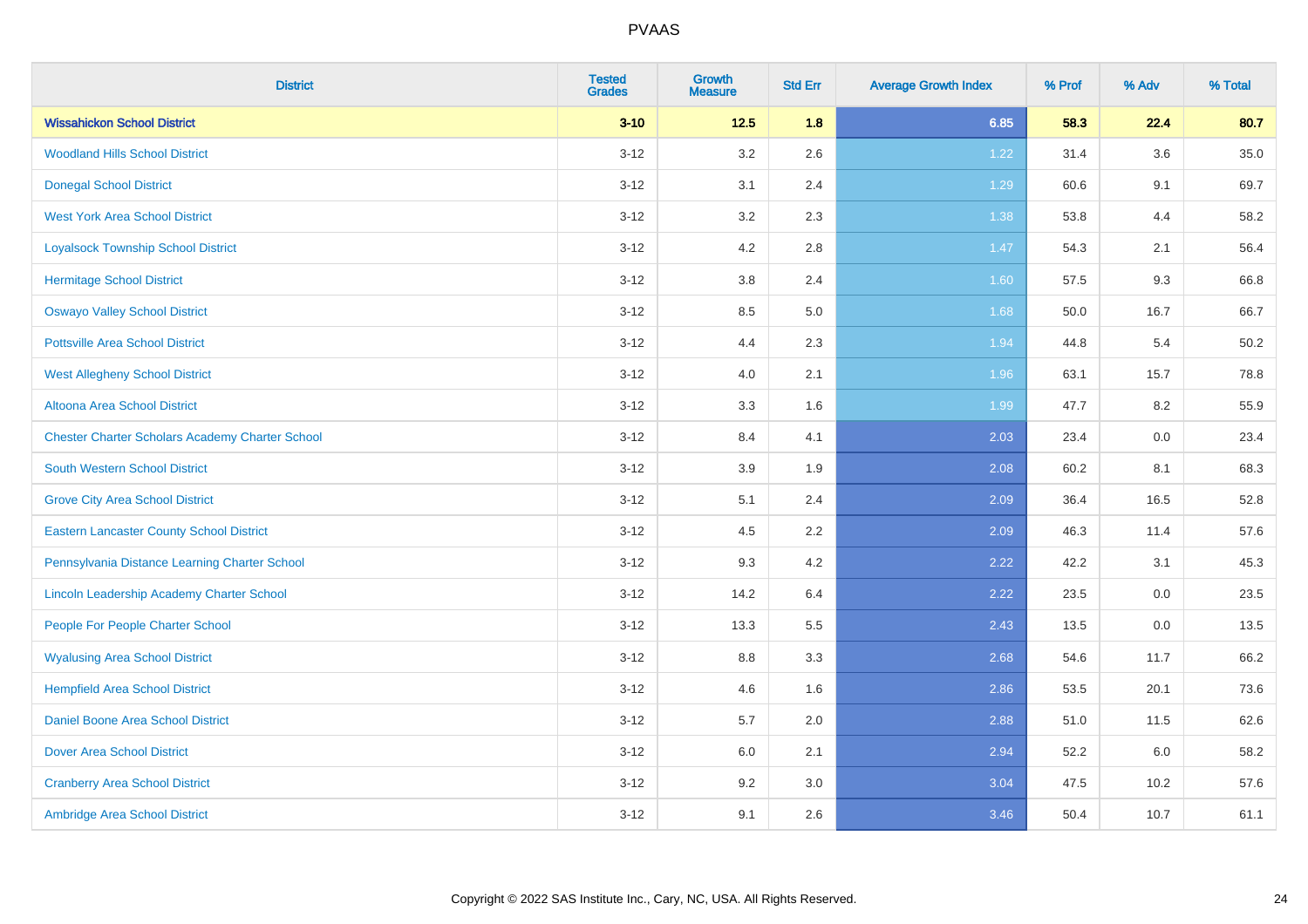| <b>District</b>                               | <b>Tested</b><br><b>Grades</b> | <b>Growth</b><br><b>Measure</b> | <b>Std Err</b> | <b>Average Growth Index</b> | % Prof | % Adv | % Total |
|-----------------------------------------------|--------------------------------|---------------------------------|----------------|-----------------------------|--------|-------|---------|
| <b>Wissahickon School District</b>            | $3 - 10$                       | $12.5$                          | 1.8            | 6.85                        | 58.3   | 22.4  | 80.7    |
| Pen Argyl Area School District                | $3 - 12$                       | 9.2                             | 2.7            | 3.46                        | 50.0   | 12.6  | 62.6    |
| Selinsgrove Area School District              | $3 - 12$                       | 8.3                             | 2.3            | 3.54                        | 56.8   | 10.0  | 66.8    |
| <b>West Shore School District</b>             | $3 - 12$                       | 5.0                             | 1.4            | 3.59                        | 54.2   | 9.4   | 63.6    |
| <b>Mckeesport Area School District</b>        | $3 - 12$                       | 9.0                             | 2.4            | 3.72                        | 31.0   | 4.5   | 35.5    |
| <b>Allentown City School District</b>         | $3 - 12$                       | 5.3                             | 1.4            | 3.88                        | 25.3   | 2.7   | 28.0    |
| <b>William Penn School District</b>           | $3 - 12$                       | 8.3                             | 2.1            | 3.99                        | 35.6   | 3.0   | 38.7    |
| <b>Greater Nanticoke Area School District</b> | $3 - 12$                       | 11.2                            | 2.8            | 4.01                        | 38.0   | 12.4  | 50.4    |
| Montoursville Area School District            | $3 - 12$                       | 10.8                            | 2.5            | 4.24                        | 44.6   | 20.1  | 64.8    |
| Pocono Mountain School District               | $3 - 12$                       | 6.8                             | 1.5            | 4.62                        | 45.8   | 5.0   | 50.7    |
| <b>Upper Darby School District</b>            | $3 - 12$                       | 6.9                             | 1.5            | 4.62                        | 45.0   | 6.7   | 51.7    |
| Penns Valley Area School District             | $3 - 12$                       | 14.0                            | 2.9            | 4.80                        | 41.9   | 23.1  | 65.0    |
| <b>Wilson School District</b>                 | $3 - 12$                       | $8.8\,$                         | 1.5            | 5.96                        | 52.6   | 14.6  | 67.2    |
| <b>Ridley School District</b>                 | $3 - 12$                       | 10.0                            | 1.6            | 6.10                        | 45.6   | 8.2   | 53.8    |
| <b>Central York School District</b>           | $3 - 12$                       | 12.3                            | 1.7            | 7.20                        | 55.5   | 11.5  | 67.0    |
| <b>Tyrone Area School District</b>            | $3 - 12$                       | 19.7                            | 2.5            | 7.87                        | 60.4   | 16.7  | 77.1    |
| <b>Upper Dublin School District</b>           | $3 - 12$                       | 15.4                            | 1.8            | 8.53                        | 60.8   | 24.8  | 85.6    |
| Philadelphia City School District             | $3 - 12$                       | 7.5                             | 0.6            | 12.64                       | 38.4   | 7.0   | 45.4    |
| <b>Cumberland Valley School District</b>      | $3 - 12$                       | 18.5                            | 1.3            | 14.64                       | 60.7   | 23.4  | 84.1    |
| Esperanza Academy Charter School              | $4 - 11$                       | 4.0                             | 2.5            | 1.61                        | 32.4   | 0.7   | 33.1    |
| Mastery Charter School - Pickett Campus       | $6 - 10$                       | 5.6                             | 5.7            | 1.00                        | 27.8   | 0.0   | 27.8    |
| <b>Innovative Arts Academy Charter School</b> | $6 - 11$                       | $-9.1$                          | 3.7            | $-2.44$                     | 9.5    | 0.0   | 9.5     |
| La Academia Partnership Charter School        | $6 - 11$                       | $-11.0$                         | 4.7            | $-2.34$                     | 6.8    | 0.0   | 6.8     |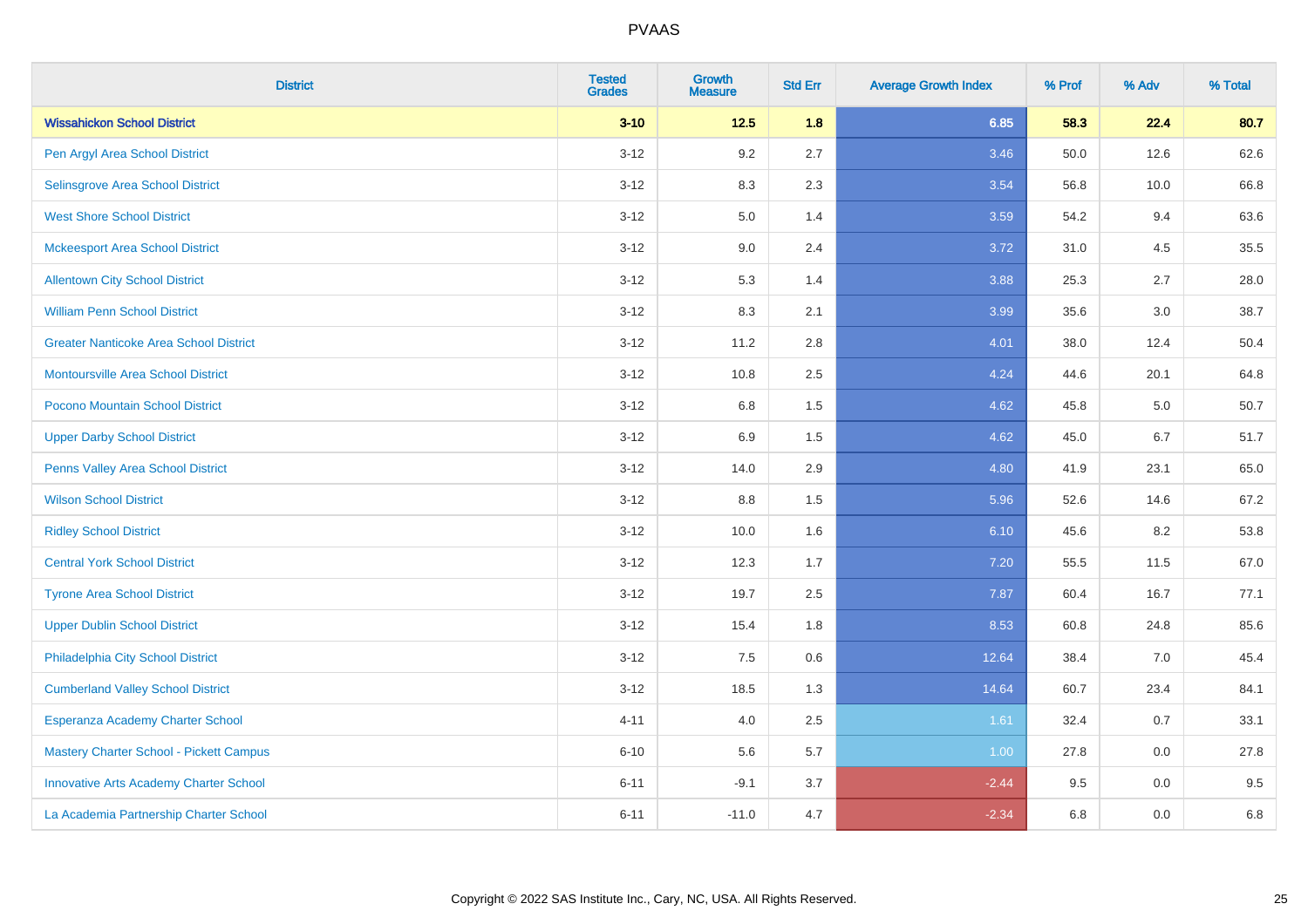| <b>District</b>                                                       | <b>Tested</b><br><b>Grades</b> | <b>Growth</b><br><b>Measure</b> | <b>Std Err</b> | <b>Average Growth Index</b> | % Prof | % Adv | % Total |
|-----------------------------------------------------------------------|--------------------------------|---------------------------------|----------------|-----------------------------|--------|-------|---------|
| <b>Wissahickon School District</b>                                    | $3 - 10$                       | $12.5$                          | 1.8            | 6.85                        | 58.3   | 22.4  | 80.7    |
| Perseus House Charter School Of Excellence                            | $6 - 11$                       | $-5.2$                          | 3.0            | $-1.72$                     | 16.5   | 0.0   | 16.5    |
| Urban Pathways 6-12 Charter School                                    | $6 - 11$                       | 4.8                             | 6.4            | 0.75                        | 28.6   | 0.0   | 28.6    |
| Center For Student Learning Charter School At Pennsbury               | $6 - 12$                       | $-2.9$                          | 6.1            | $-0.47$                     | 42.9   | 0.0   | 42.9    |
| Dr Robert Ketterer Charter School Inc                                 | $6 - 12$                       | 10.1                            | 5.0            | 2.04                        | 14.9   | 0.4   | 15.3    |
| 21st Century Cyber Charter School                                     | $6 - 12$                       | 5.7                             | 2.3            | 2.50                        | 56.7   | 8.3   | 65.0    |
| <b>Mastery Charter School - Gratz Campus</b>                          | $7 - 10$                       | $-23.9$                         | 4.5            | $-5.29$                     | 2.9    | 0.0   | 2.9     |
| Mastery Charter School - Shoemaker Campus                             | $7 - 10$                       | 4.1                             | 3.0            | 1.34                        | 20.9   | 3.3   | 24.2    |
| <b>Achievement House Charter School</b>                               | $7 - 11$                       | $-0.7$                          | 4.0            | $-0.17$                     | 32.5   | 2.6   | 35.1    |
| <b>Mastery Charter High School-Lenfest Campus</b>                     | $7 - 11$                       | 2.5                             | 5.7            | 0.43                        | 40.0   | 0.0   | 40.0    |
| <b>Lincoln Park Performing Arts Charter School</b>                    | $7 - 11$                       | 3.6                             | 2.5            | 1.42                        | 59.6   | 14.7  | 74.3    |
| The New Academy Charter School                                        | $8 - 11$                       | $-10.4$                         | 5.2            | $-2.00$                     | 0.0    | 0.0   | 0.0     |
| <b>West Side CTC</b>                                                  | $9 - 10$                       | $-37.4$                         | 4.3            | $-8.64$                     | 8.8    | 0.0   | 8.8     |
| <b>Bucks County Technical High School</b>                             | $9 - 10$                       | $-12.0$                         | 2.5            | $-4.84$                     | 35.9   | 3.2   | 39.2    |
| <b>Columbia-Montour AVTS</b>                                          | $9 - 10$                       | $-12.5$                         | 3.0            | $-4.16$                     | 22.3   | 0.6   | 22.9    |
| Preparatory Charter School Of Mathematics, Science, Tech, And Careers | $9 - 10$                       | $-4.0$                          | 2.5            | $-1.59$                     | 15.0   | 0.0   | 15.0    |
| <b>Westinghouse Arts Academy Charter School</b>                       | $9 - 10$                       | $-0.7$                          | 3.6            | $-0.19$                     | 59.2   | 8.4   | 67.6    |
| <b>KIPP Dubois Charter School</b>                                     | $9 - 10$                       | 4.7                             | 3.3            | 1.40                        | 31.0   | 1.4   | 32.4    |
| Lehigh Valley Charter High School For The Arts                        | $9 - 10$                       | 7.3                             | 2.6            | 2.82                        | 62.3   | 18.2  | 80.5    |
| <b>Dauphin County Technical School</b>                                | $9 - 11$                       | $-45.5$                         | 2.6            | $-17.72$                    | 14.4   | 2.5   | 16.9    |
| Jefferson County-Dubois AVTS                                          | $9 - 11$                       | $-16.2$                         | 3.9            | $-4.16$                     | 23.0   | 0.0   | 23.0    |
| <b>Universal Audenried Charter School</b>                             | $9 - 11$                       | $-5.8$                          | 2.4            | $-2.40$                     | 14.6   | 0.0   | 14.6    |
| <b>Carbon Career &amp; Technical Institute</b>                        | $9 - 11$                       | $-5.7$                          | 3.6            | $-1.59$                     | 34.5   | 1.2   | 35.7    |